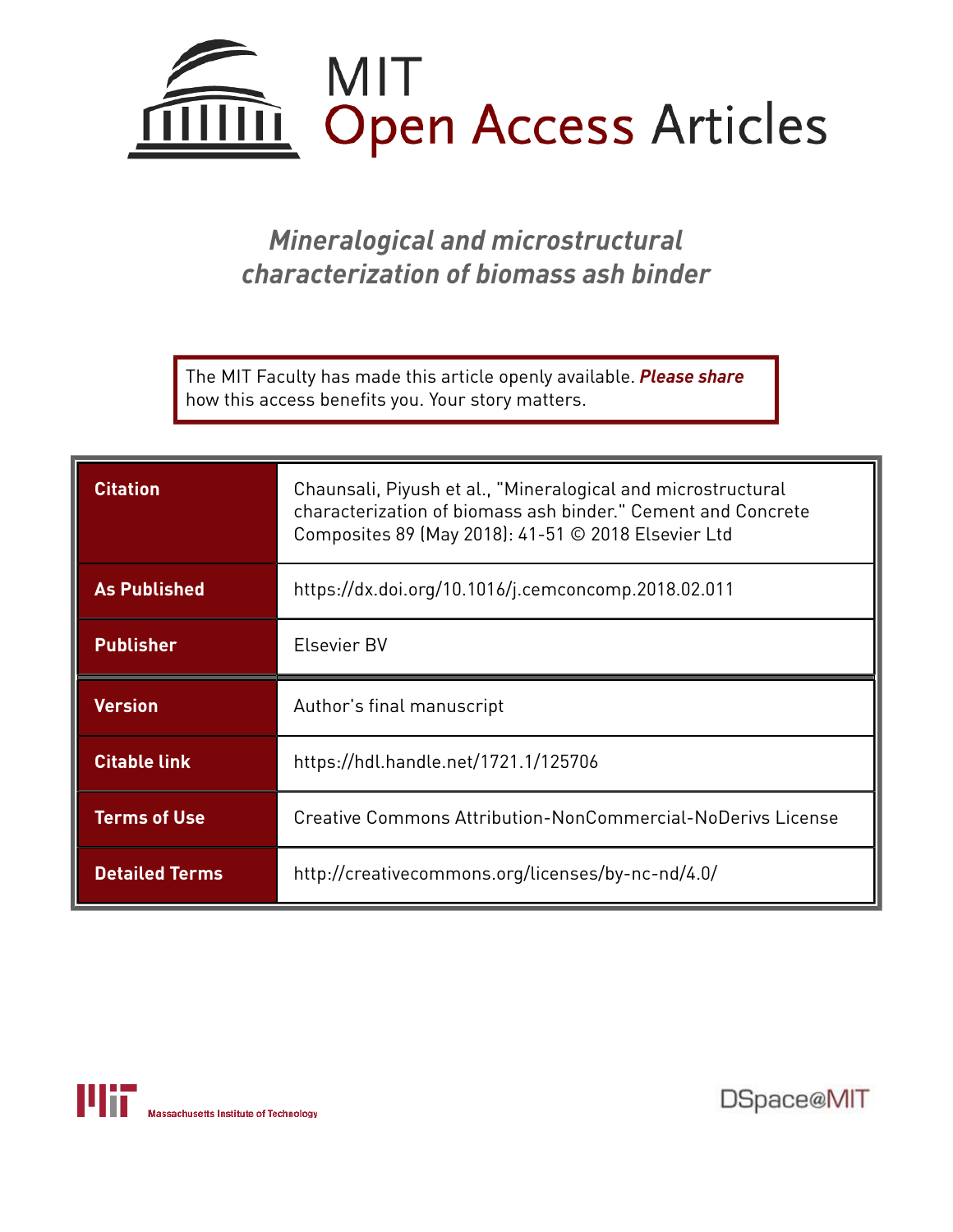# **Mineralogical and Microstructural Characterization of Biomass Ash Binder**

Piyush Chaunsali<sup>1</sup>, Hugo Uvegi<sup>1</sup>, Rachel Osmundsen<sup>1</sup>, Michael Laracy<sup>2</sup>, Thomas Poinot<sup>2</sup>, John Ochsendorf<sup>2</sup> and Elsa Olivetti<sup>1</sup> <sup>1</sup>Department of Materials Science and Engineering, MIT, Cambridge, USA <sup>2</sup>Department of Civil and Environmental Engineering, MIT, Cambridge, USA

# **Abstract**

While the incineration of biomass residues is gaining traction as a globally available source of renewable energy, the resulting ash is often landfilled, resulting in the disposal of what could otherwise be used in value-added products. This research focuses on the beneficial use of predominantly rice husk and sugarcane bagasse-based mixed biomass ashes, obtained from two paper mills in northern India. A cementitious binder was formulated from biomass ash, clay, and hydrated lime (70:20:10 by mass, respectively) using 2M NaOH solution at a liquid-to-solid mass ratio of 0.40. Compressive strength of the biomass ash binder increased linearly with compaction pressure, indicating the role of packing density. Between the two mixed biomass ashes used in this study, the one with higher amorphous content resulted in a binder with higher strength and denser reaction product. Multi-faceted characterization of the biomass ash binder indicated the presence of aluminum-substituted calcium silicate hydrate, mainly derived from the pozzolanic reaction.

**Keywords:** Biomass ash; Clay; Characterization; Pozzolanicity; Alkali-Activation; Amorphous content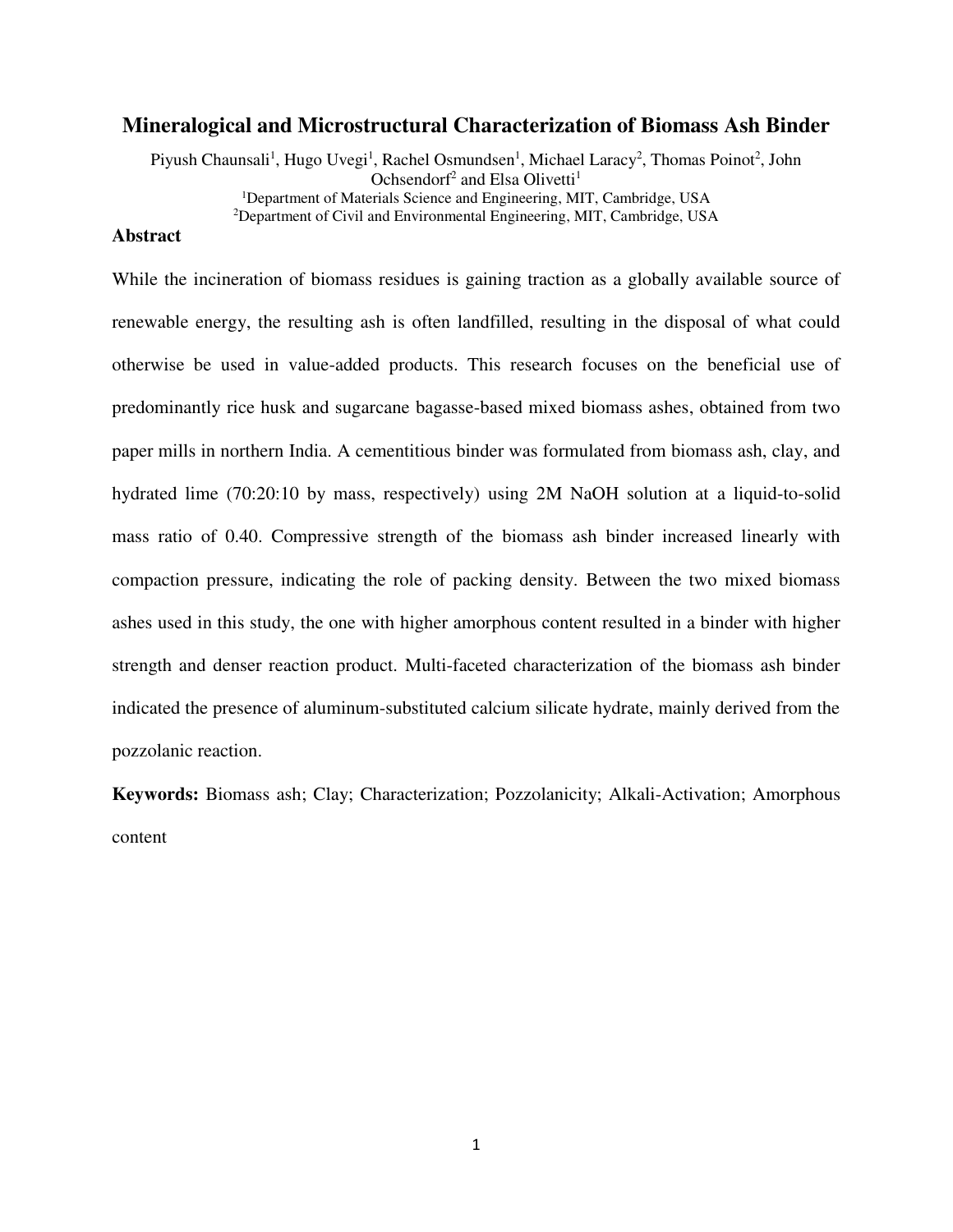## **Introduction**

Biomass residues, rich in carbon due to their biogenic nature, have long been one of the most heavily utilized energy sources and are often consumed alongside coal and other fossil fuels as a feedstock for powering industry. Primary solid biofuels (i.e., plant matter used directly as fuel or converted into solid fuels) are responsible for approximately 9% of global energy production, while they play an even larger role in developing countries, contributing as much as 35% of total energy generation [1,2]. Though traditional uses of biomass, such as in-home burning for heat, are not expected to grow significantly, large-scale industrial biomass incineration for combined heat and power is predicted to triple by 2035, compared with 2008 levels [3]. This expansion is triggered, in part, by regulations touting biomass as a renewable source of energy and its combustion, a  $CO_2$ -neutral process [4–6]. While effective as a method of converting waste to energy, combustion often results in significant ash production due to the complex chemical makeup of many feedstocks. The incineration process generally does not consume inorganic constituents, which remain as ash along with a percentage of unburnt carbon, dependent on process temperature and efficiency [7,8].

Agricultural residues, a subset of biomass residue that includes straws, husks, and woods, have been studied by an array of disciplines due to their global prevalence and wide-ranging chemical compositions. The focus of soil and fuel scientists alike, agricultural residues have more recently received the attention of the cement industry and those interested in lower-emission alternatives. While the inorganic content of these residues is initially low, pre-combustion inorganic phases translate reliably to post-combustion ash composition. Therefore, materials such as rice husk ash (RHA) and sugarcane bagasse ash (SCBA) are gaining increasing attention due to their relatively high concentrations of silica  $(SiO<sub>2</sub>)$ , a compound vital to many industrial applications, including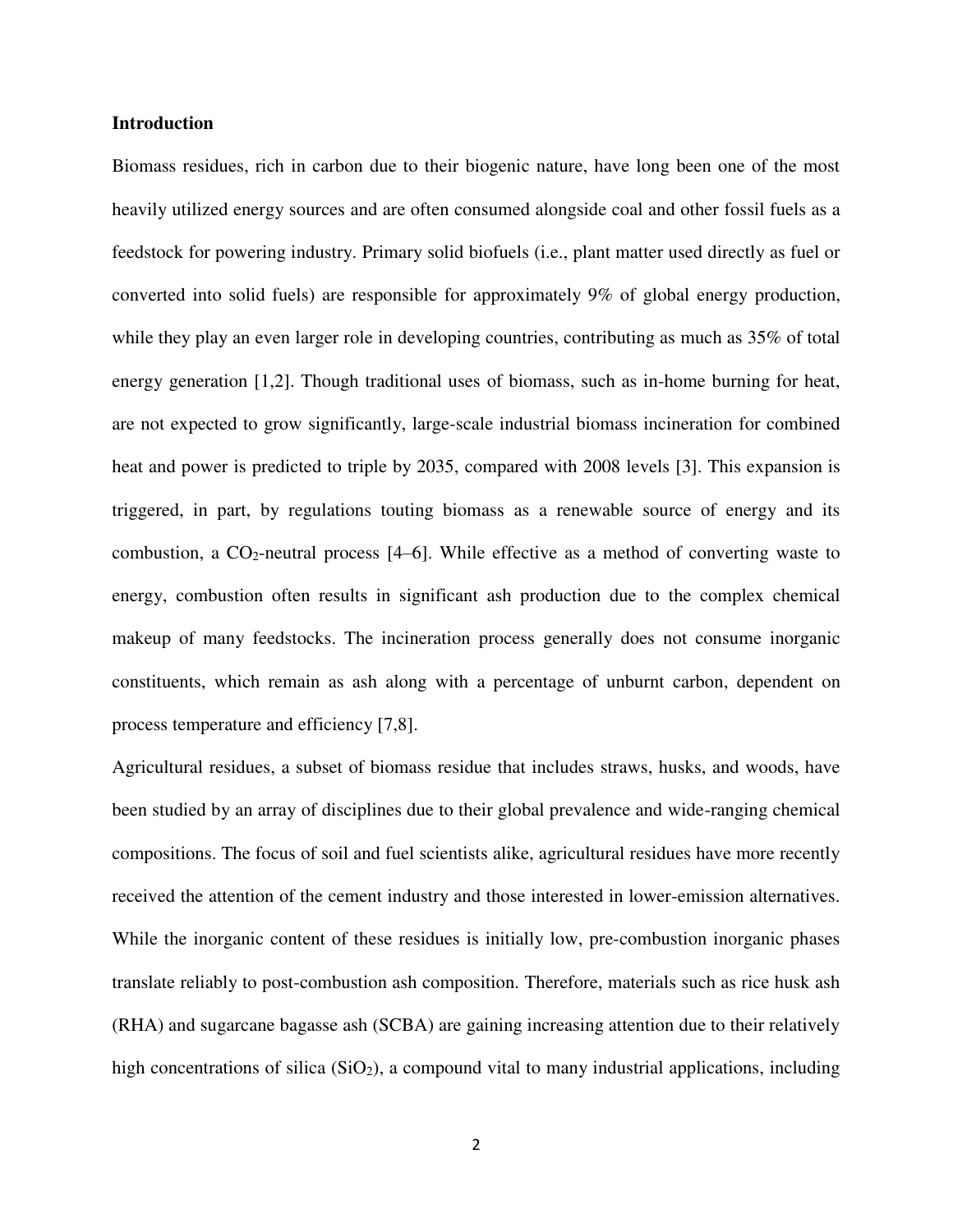the production of concrete and its lower energy alternatives, geopolymers, and alkali-activated materials (AAMs) [9–11].

Consequently, the number of studies exploring the pozzolanic activity of biomass ashes has seen a steady uptick in recent years. These investigations have examined ash as a supplementary cementitious material, resulting in systems primarily composed of ordinary Portland cement (OPC) [12]. Alkali-activated and geopolymeric systems [13–16] aim to decrease the use of conventional OPC, and have the potential to do so with significantly lower environmental impact than predominantly OPC systems [17]. With increasing interest in environmental sustainability and the reduction of greenhouse gas emissions, there has been a large push for the cement and concrete industries to reduce their carbon footprint, which, by some estimates, ranges from 5-7% of global annual  $CO<sub>2</sub>$  emissions [18,19]. The advent of these alternatives reflects and advances this development, especially through the beneficial use and up-cycling of industrial byproducts and waste materials such as biomass ashes.

While a number of studies have examined the chemical compositions of biomass residues and their ashes, few have done so with the expressed interest of their applicability to alkali-activated systems as we do in this study [20,21]. Biomass ashes have been found to be extraordinarily variable systems, with an array of physical and chemical properties often related to their original biological functions [7,22]. RHA and SCBA are of particular interest in this study due to their high silica content. With reported levels of  $SiO<sub>2</sub>$  in ranging from 65–95%, and global production exceeding 30 million metric tons annually [23-26], they are prime candidates for use in both alkali-aluminosilicate and calcium silicate hydrate systems. Through their dissolution in basic media, ashes such as these have been shown to contribute much of their silicon to the formation of networked inorganic polymer and hydration products. The rate of this dissolution is highly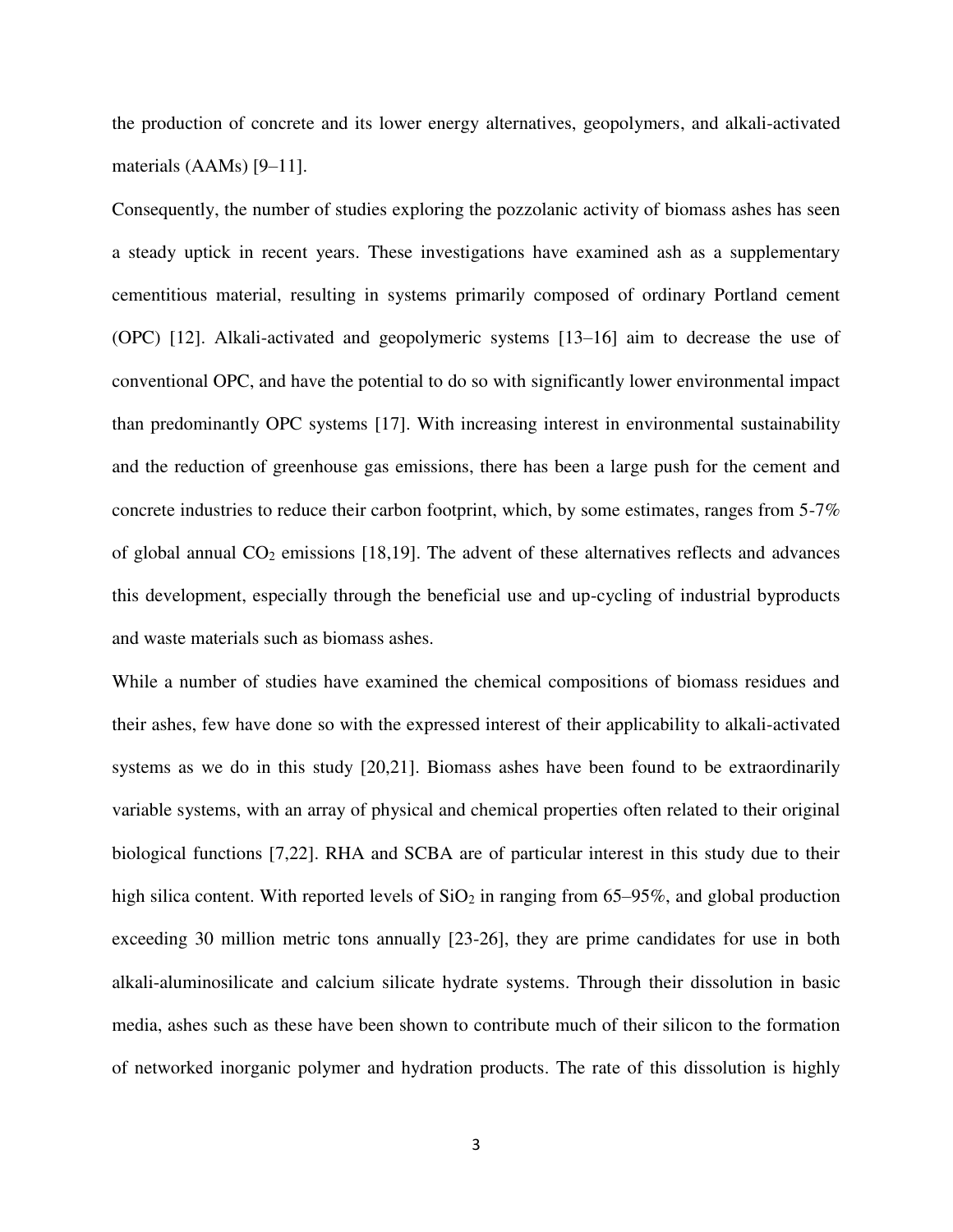dependent on the choice and concentration of solvent and is essential to the formation of strongly networked products [27].

Silica content alone, however, does not render these ashes useful. Combustion temperature of the original agricultural residues is an important determinant of ash reactivity, as it often directly impacts both the particle size and crystallinity of the resulting ashes [28,29]. For alkali-activated systems, high surface area, amorphous particles are known to be the most highly reactive. While high incineration temperatures can often result in smaller particles, they also tend to crystallize inorganic constituents, thereby diminishing particle reactivity [28–30]. Mechanical activation of ashes can also have a beneficial impact on reactivity, as activation directly increases particle surface area [31, 32].

In this study, we explore the suitability of mixed biomass ash (composed predominantly of RHA and SCBA) as the primary component in a novel binding material. Motivated by challenges we have observed first hand in India, our focus has been the development of a product which simultaneously reduces the environmental impacts associated with this often-landfilled industrial byproduct and decreases the reliance on conventional topsoil-clay sourced bricks—a product which would have broader impact across the developing world. Collaboration with paper mills in northern India has allowed for the investigation of mixed-feedstock ashes in the pursuit of these goals.

Current work focuses on a detailed mineralogical and morphological characterization of both reactants and binder products resulting from alkali-activation of biomass ash. Earlier efforts by a subset of the authors aimed to establish a robust formulation capable of incorporating various ashes in a sustainable masonry product [33]. Where much of the literature has emphasized the use of coal fly ash as a precursor for AAMs, this paper examines the influence of physico-

4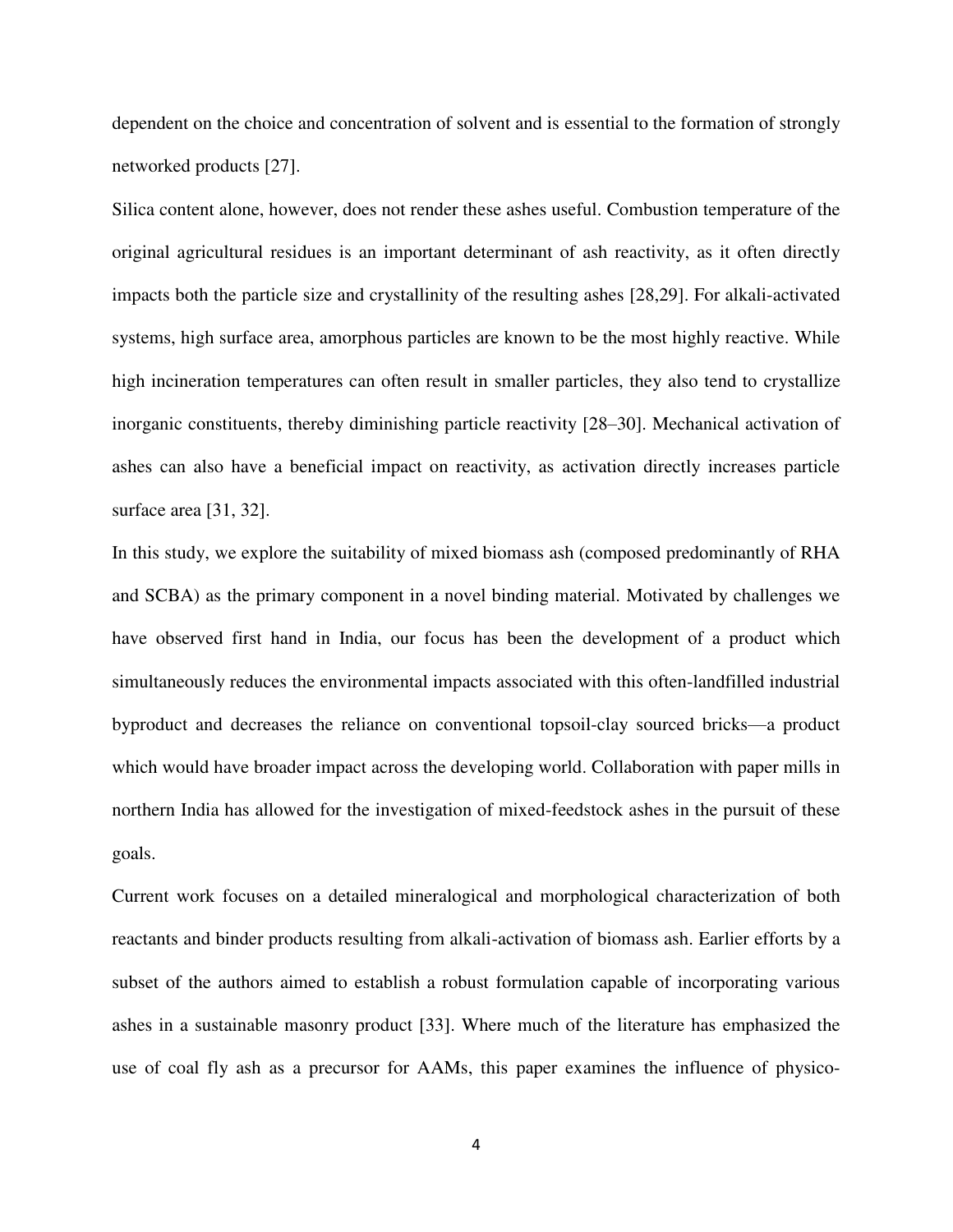chemical characteristics of biomass ash on the evolution of mineralogy, microstructure, and properties of alkali-activated biomass ash binders. Furthermore, while some studies have examined the effects of ash pretreatment on reactivity, we make an effort to utilize as-received ashes in an attempt to minimize environmental burden and cost. The biomass ash used in this study exhibited similar compositional characteristics to those reported in previous studies [7,24]. By reacting industrially-sourced biomass ash, locally available clay, and hydrated lime in aqueous sodium hydroxide solution, this work exploits the pozzolanic nature of these precursors through alkali activation to further scientific understanding of a yet unexplored system.

#### **Experimental Program**

### *Materials*

In this study, two ashes were used, sourced from Bindlas and Silverton Paper Mills in Muzaffarnagar, Uttar Pradesh, India. Bindlas ash was reported as the byproduct of 63% sugarcane bagasse, 27% rice husk, and 10% petroleum coke, whereas Silverton ash was reported to be the byproduct of 70–100% rice husk, with the balance composed of sugarcane bagasse. While petroleum coke was included as a feedstock at Bindlas Paper Mill, it is known to produce <1% ash [34], and was thus assumed to have minimal impact on the final composition of bottom ash. Therefore, the current study focuses on the bio-based components, and a future study could include the constituents derived from petroleum coke. Due to the variable and mixed nature of the residue feedstock, these ashes are typically landfilled. In an attempt to maintain local sourcing of materials, these ashes were mixed with Indo-Gangetic clay—the same used for local fired clay brick production—as well as hydrated lime (calcium hydroxide) and sodium hydroxide, both of which are already heavily used by these partners in the paper industry. Table 1 shows the oxide composition of the raw ashes and clay. The ashes were found to be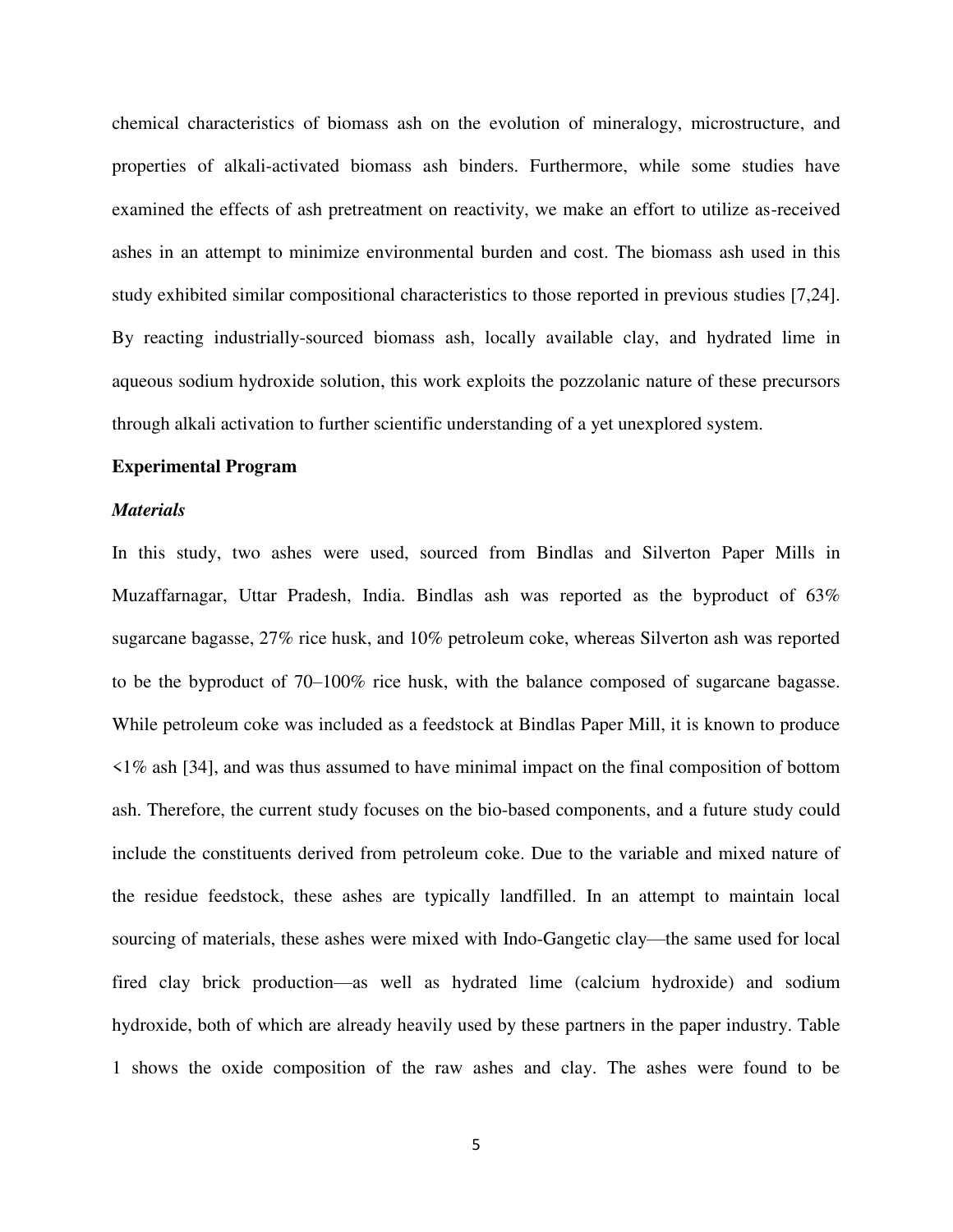predominantly siliceous, with alumina content lower than 3% and an array of other oxides. As shown in Table 2, phase composition of the ashes indicates the presence of phases such as quartz, albite, cristobalite, sylvite, and arcanite. The amorphous content in Silverton ash was higher than in Bindlas ash, while the clay was significantly more crystalline than either ash investigated. It is important to note that a part of the amorphous content in both ashes is due to the presence of unburnt carbon. The clay had relatively lower amorphous content  $(-20\%)$ compared to biomass ashes whose amorphous content ranged from 85–91%. Between the two ashes, Bindlas ash had a higher loss on ignition (LOI) indicating a greater presence of unburnt carbon. Clay reported  $\sim$ 3.4% loss-on-ignition which was mainly derived from the dehydroxylation of clinochlore and muscovite phases. Specific surface area was also higher for Bindlas ash than for Silverton ash (Fig. 1 (a)). As unburnt, activated carbon typically exhibits high surface area, this similarly indicated higher unburnt carbon content in Bindlas ash, in agreement with findings previously reported by Yeboah et al. [22]. Silverton ash had a marginally finer average particle size than Bindlas ash (Fig. 1 (b)), with respective mean particle sizes of  $\sim$ 170 µm and  $\sim$ 120 µm. Ashes were sieved to obtain particles less than 500 µm in size, but since the goal was to utilize ashes as received, no mechanical grinding was performed. Scanning electron micrographs of both ashes show highly porous morphology (Figs. 1 (c)  $\&$  (d)).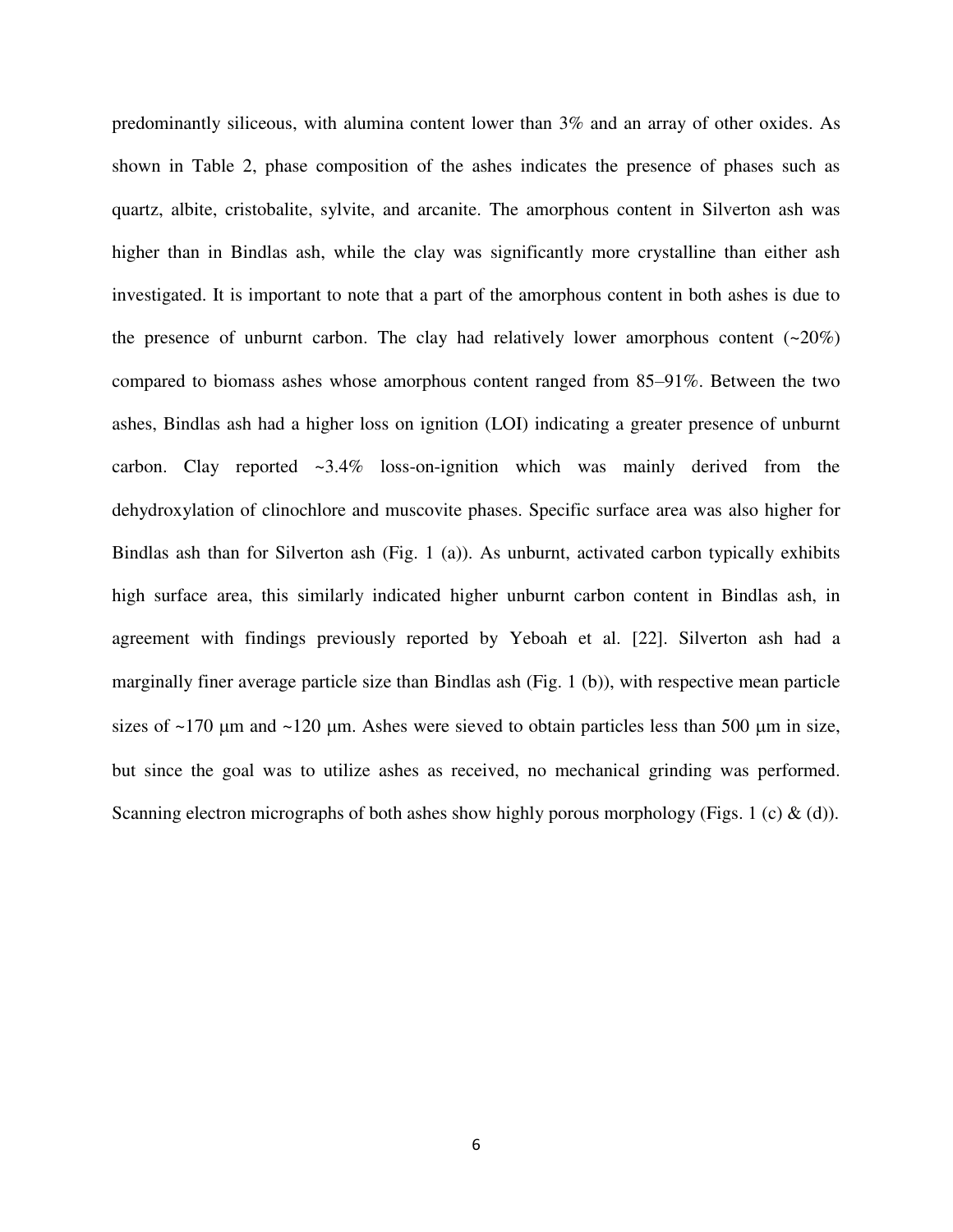| Element as Oxide (wt. $\%$ )      | <b>Bindlas Ash</b> | Silverton Ash | Clay  |
|-----------------------------------|--------------------|---------------|-------|
| SiO <sub>2</sub>                  | 55.00              | 61.33         | 71.70 |
| $Al_2O_3$                         | 2.43               | 1.30          | 13.30 |
| Fe <sub>2</sub> O <sub>3</sub>    | 0.94               | 0.68          | 5.03  |
| SO <sub>3</sub>                   | 1.29               | 1.74          | 0.02  |
| CaO                               | 1.06               | 1.51          | 0.77  |
| Na <sub>2</sub> O                 | 0.35               | 0.13          | 0.96  |
| MgO                               | 0.75               | 0.70          | 1.51  |
| $K_2O$                            | 2.21               | 2.30          | 2.53  |
| $P_2O_5$                          | 0.67               | 0.85          | 0.07  |
| TiO <sub>2</sub>                  | 0.13               | 0.08          | 0.59  |
| MnO <sub>2</sub>                  | 0.06               | 0.08          | 0.10  |
| <b>BaO</b>                        | 0.01               | 0.01          | 0.05  |
| SrO                               | 0.01               | 0.01          | 0.01  |
| Loss on Ignition $(750^{\circ}C)$ | 35.07              | 29.28         | 3.37  |

Table 1. Oxide composition of raw materials (wt. %, dry basis)

Table 2. Phase composition of raw materials (wt. %)

| Element as Oxide (wt. $\%$ ) | <b>Bindlas Ash</b> | Silverton Ash | Clay |
|------------------------------|--------------------|---------------|------|
| Albite                       | 0.8                | 0.7           | 5.9  |
| Quartz                       | 13.4               | 4.3           | 48.8 |
| Cristobalite                 |                    | 0.5           |      |
| Sylvite                      |                    | 1.0           |      |
| Arcanite                     |                    | 1.8           |      |
| Anorthoclase                 | 0.6                |               |      |
| Calcite                      |                    | 0.3           |      |
| Muscovite                    |                    |               | 14.4 |
| Microcline                   |                    |               | 4.7  |
| Clinochlore                  |                    |               | 3.3  |
| Fluorophlogopite             |                    |               | 2.3  |
| Kaolinite                    |                    |               | 0.6  |
| Amorphous Content*           | 85.2               | 91.4          | 19.8 |

 $"Determine$ d using quantitative X-ray diffraction analysis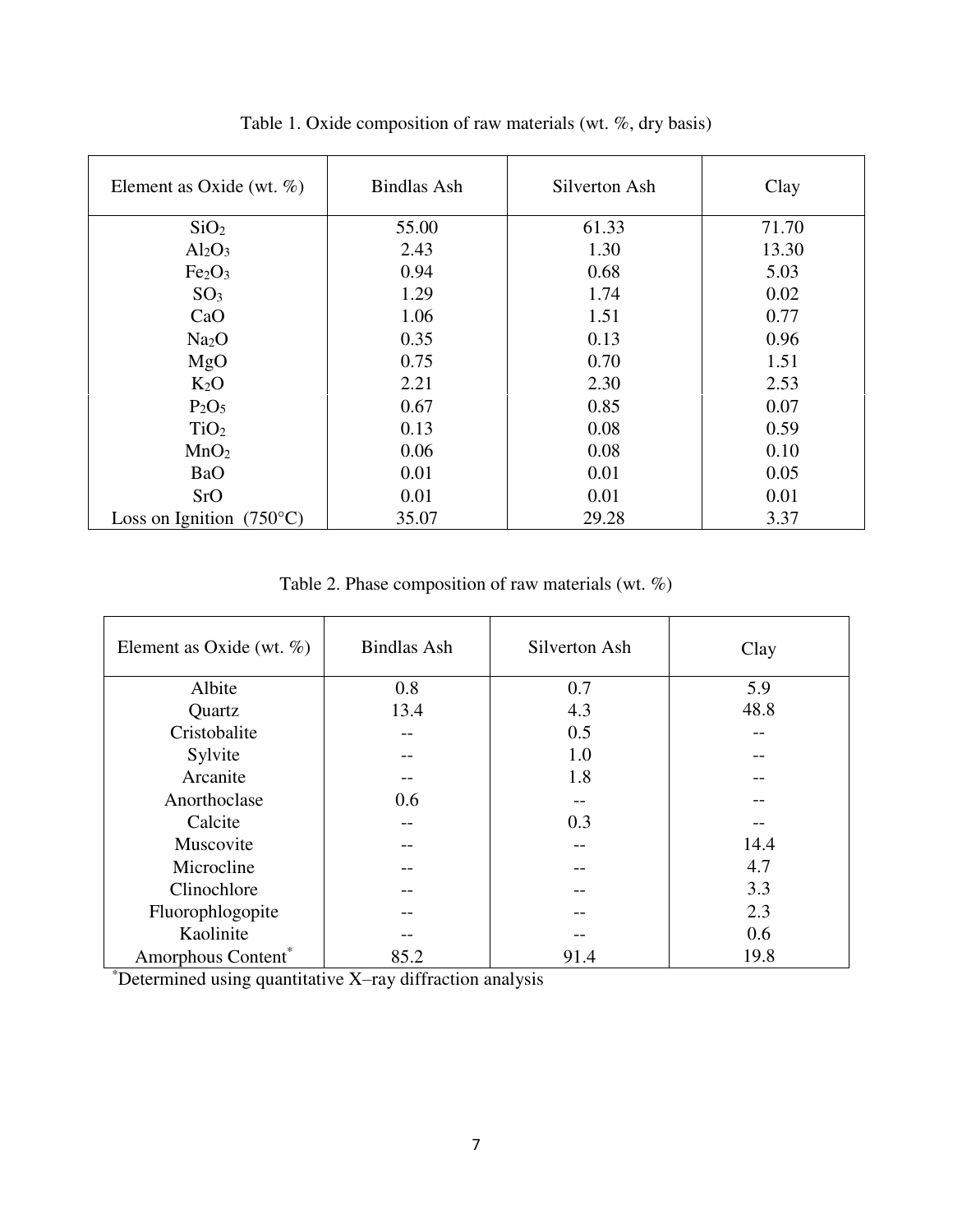

Figure 1. Raw material characterization of ashes: (a) specific surface area and loss on ignition, (b) particle size distribution,  $(c) - (d)$  scanning electron micrographs of Bindlas and Silverton ashes, respectively

# *Methods*

# Sample Preparation

As the ash is typically landfilled by the source partners, samples were prepared with the goal of maximizing the use of biomass ash. Clay was added as a stabilizing material, whereas hydrated lime was added as a source of calcium to increase sample strength. Biomass ash, clay, and hydrated lime were proportioned (by wt.) at 70%, 20%, and 10%, respectively. This mixture proportion attained the maximum strength among the various combinations of ash, clay, and lime, and therefore, was chosen for this study. This proportion was fixed for different ashes to assess the robustness of formulation. More details on the mixture proportion development can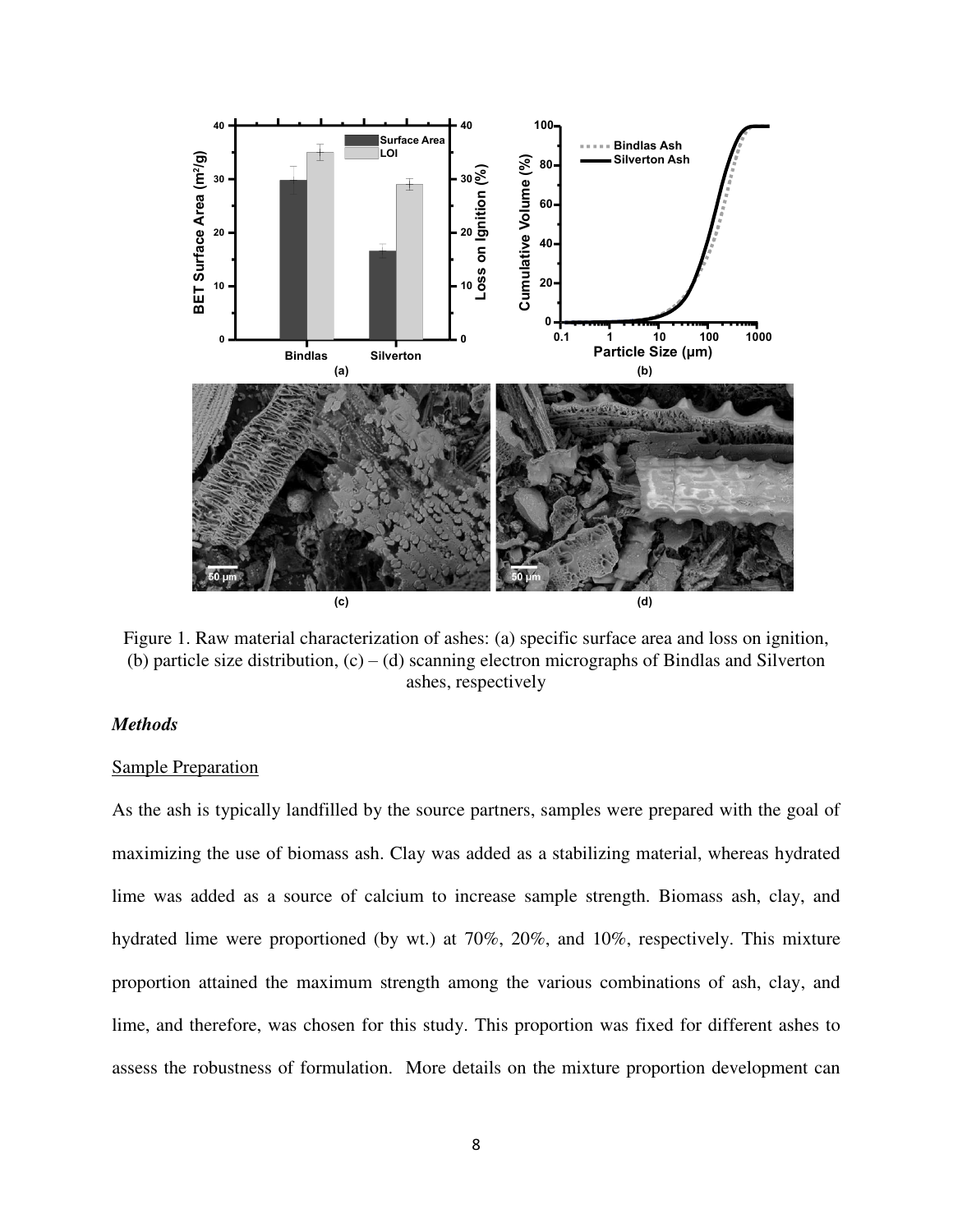be found in Laracy et al. [33]. The homogenized dry powder of biomass ash, clay, and lime was mixed with 2M NaOH solution at a liquid-to-solid mass ratio of 0.40 for all mixtures. The activating solution (i.e. 2M NaOH) was prepared by dissolving NaOH pellets (Macron Fine Chemicals, ≥98% assay) in de-ionized water. The mixing was performed in a Kitchen Aid mixture at the maximum speed  $(-220$  rpm) for 15 minutes. Samples were then hydraulically pressed into 200 gram cubes, compacted using a Baldwin Tate Emery Universal Testing Machine to final pressures of 10, 15, 20, 25 and 30 MPa with a fixed loading rate of 15000 N/min. The compaction mold had inner dimensions of 50 mm  $\times$  50 mm  $\times$  150 mm. The compacted samples were measured to have a base of approximately 50 mm  $\times$  50 mm with height varying from 44–50 mm depending on the compaction pressure. Subsequently, samples were wrapped in plastic sheet and stored in an oven operating at 30  $^{\circ}$ C  $\pm$  2 $^{\circ}$ C until testing and characterization occurred. These experiments were performed on triplicates of samples at two different times to ensure the reproducibility of the results.

#### Compressive Strength

Compressive strengths of the compacted samples were determined after 1, 7, and 28 days. Samples were tested at a loading rate of 15000 N/min, the same as that used for compacting.

#### Inductively Coupled Plasma Optical Emission Spectrometry (ICP-OES)

An Agilent 5100 Vertical Dual View ICP-OES with an auto-sampler was used to analyze reactant dissolution. Calibration samples of 0.1 ppm, 1 ppm, 10 ppm, 50 ppm 100 ppm, 500 ppm, and 1000 ppm of Ca, Al, Si, Na, and K were prepared from a standard solution containing 1000 ppm of Ca, Al, Si, Na, and K elements (Elemental Scientific, Omaha, NE) using Milli-Q water (Millipore,  $\geq 18$  M $\Omega$ .cm) for dilution. The samples were prepared in 2% HNO<sub>3</sub> (TraceSELECT, Sigma-Aldrich).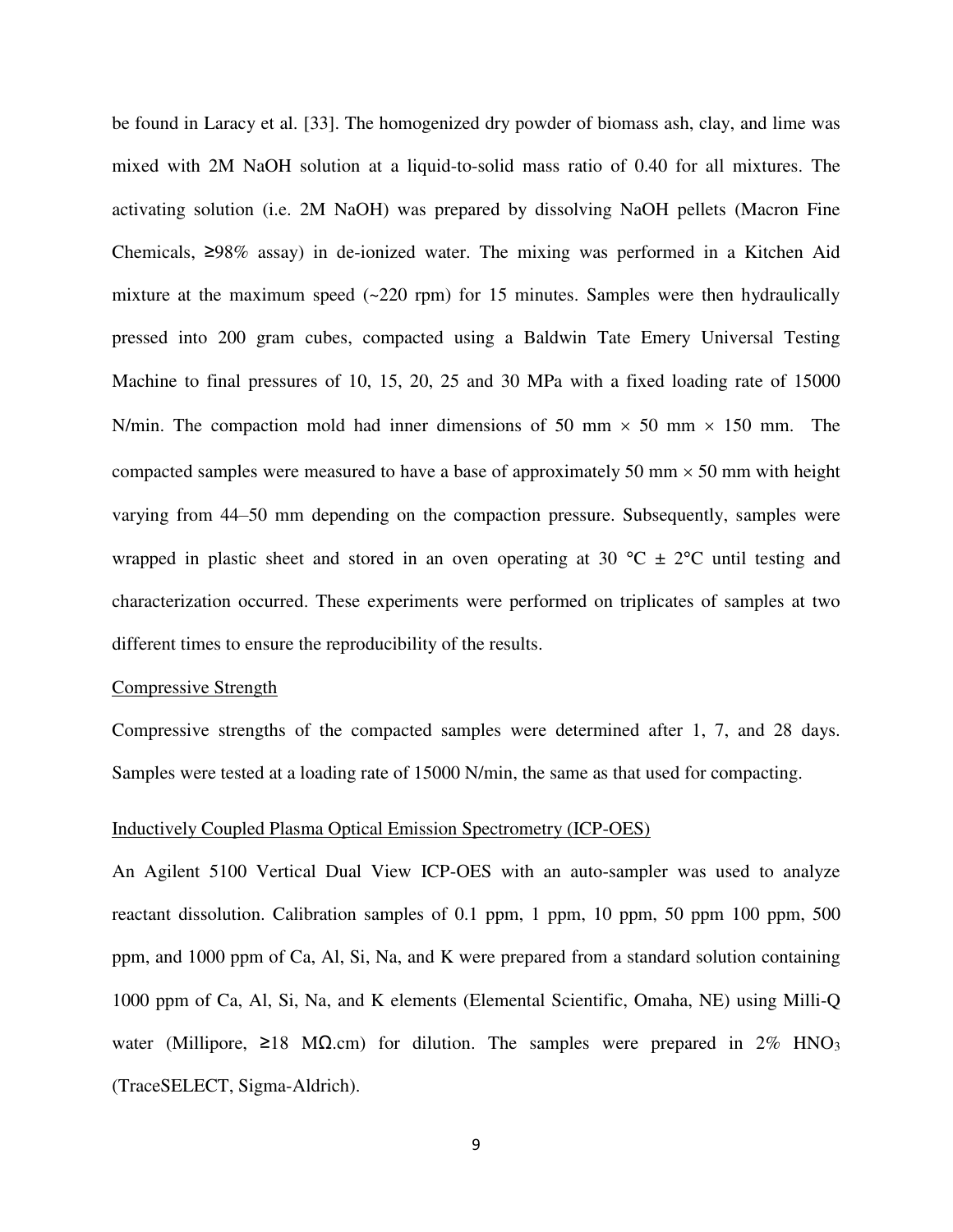#### Thermogravimetric Analysis (TGA)

Thermogravimetric analysis was performed to determine the bound water content of reaction product on  $25 \pm 2$  mg of powdered samples passing through 40 µm size sieve using a Q50-TA Instrument. The samples were heated in a nitrogen environment (flow: 50 ml/min) up to 900 °C at a rate of 15°C per minute.

### X-ray Diffraction (XRD)

Mineralogical phase distributions of raw materials and hydrated samples were determined using X-ray diffraction. Samples were crushed, immersed in isopropyl alcohol, filtered, and finally dried under vacuum, before further milling and sieving to a fine powder (<45 µm). XRD data was collected using high speed Bragg-Brentano optics on a PANalytical X'Pert Pro MPD operated at 45 kV and 40 mA. Data was obtained between  $5^{\circ}$  and  $70^{\circ}$  (2 $\theta$ ) using a step size of 0.0167° with each sample scan lasting 52 minutes. The diffractometer was configured with a 1/2° divergent slit, a 0.04 radian soller slit, and a 1° anti-scatter slit. The powdered sample was packed into a 27 mm diameter sample holder. HighScore Plus software was used for quantitative X-ray diffraction (QXRD) using Rietveld analysis [35]. The refined parameters included phase scale factors, background coefficients, zero-shift error, lattice parameters, peak shape parameters, and preferred orientation, if needed. An internal standard method based on the addition of corundum  $(Al_2O_3)$  was employed to quantify amorphous content, varying internal standard content at 10%, 15%, and 20% to check the consistency of Rietveld XRD results. After verification of consistency, a 15% internal standard was used in all further tests.

## Fourier Transform Infrared Spectroscopy (FTIR)

FTIR Spectroscopy was performed using a Thermo Scientific Nicolet 6700 Fourier Transform Infrared Spectrometer. Transmission spectra were collected from  $4000$  to  $400 \text{ cm}^{-1}$  with a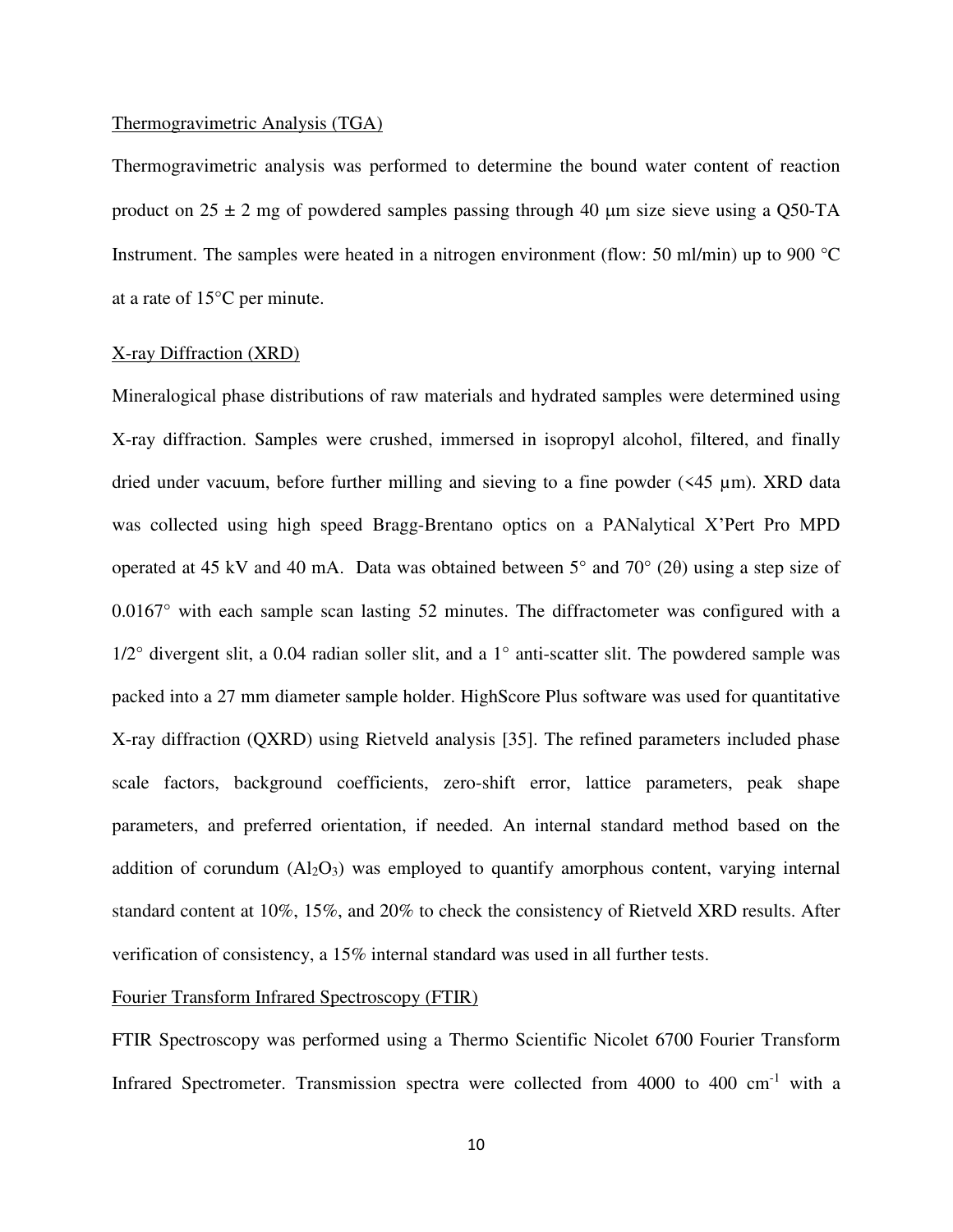resolution of 2 cm<sup>-1</sup>. Spectra were averaged over 32 scans. Samples were run using the KBr pellet method, with approximately 1mg of sample blended with 400mg of KBr matrix immediately prior to measurement. Samples were dried, milled, and sieved as described in the XRD method above. To ensure reproducibility of results, 6 different pellets were prepared for each sample type.

#### Nitrogen Sorption Test

Nitrogen adsorption and desorption isotherms were measured at 77 K on a Micromeritics ASAP 2010 system. Before the measurement, samples were degassed at 50 °C under vacuum for several hours. The surface area of the samples was calculated by the Brunauer-Emmet-Teller (BET) theory. The Barrett-Joyner-Halenda (BJH) theory was used to evaluate the pore size distribution from the adsorption isotherm.

#### Scanning Electron Microscopy (SEM) and Energy Dispersive X-Ray Spectroscopy (EDS)

For microscopy, samples were cut using a low-speed diamond saw and were subsequently immersed in isopropanol for 24 hours before vacuum drying for another 24 hours. The dried samples were impregnated with epoxy (EpoThin 2.0, Buehler) in a vacuum desiccator. Upon hardening, samples were ground and polished using silicon carbide papers and Struers diamond pads down to a 1 µm diamond suspension. All samples were sputter coated with gold to minimize surface charging during microscopy. A Zeiss Merlin High Resolution Scanning Electron Microscope equipped with an in-lens detector, a retractable 4 Quads backscatter detector, and an EDAX detector was used for SEM and EDS.

# **Results and Discussion**

With the goal of mineralogical and microstructural characterization of alkali-activated biomass ash binders, this section contributes to the understanding of raw material (i.e., ash and clay)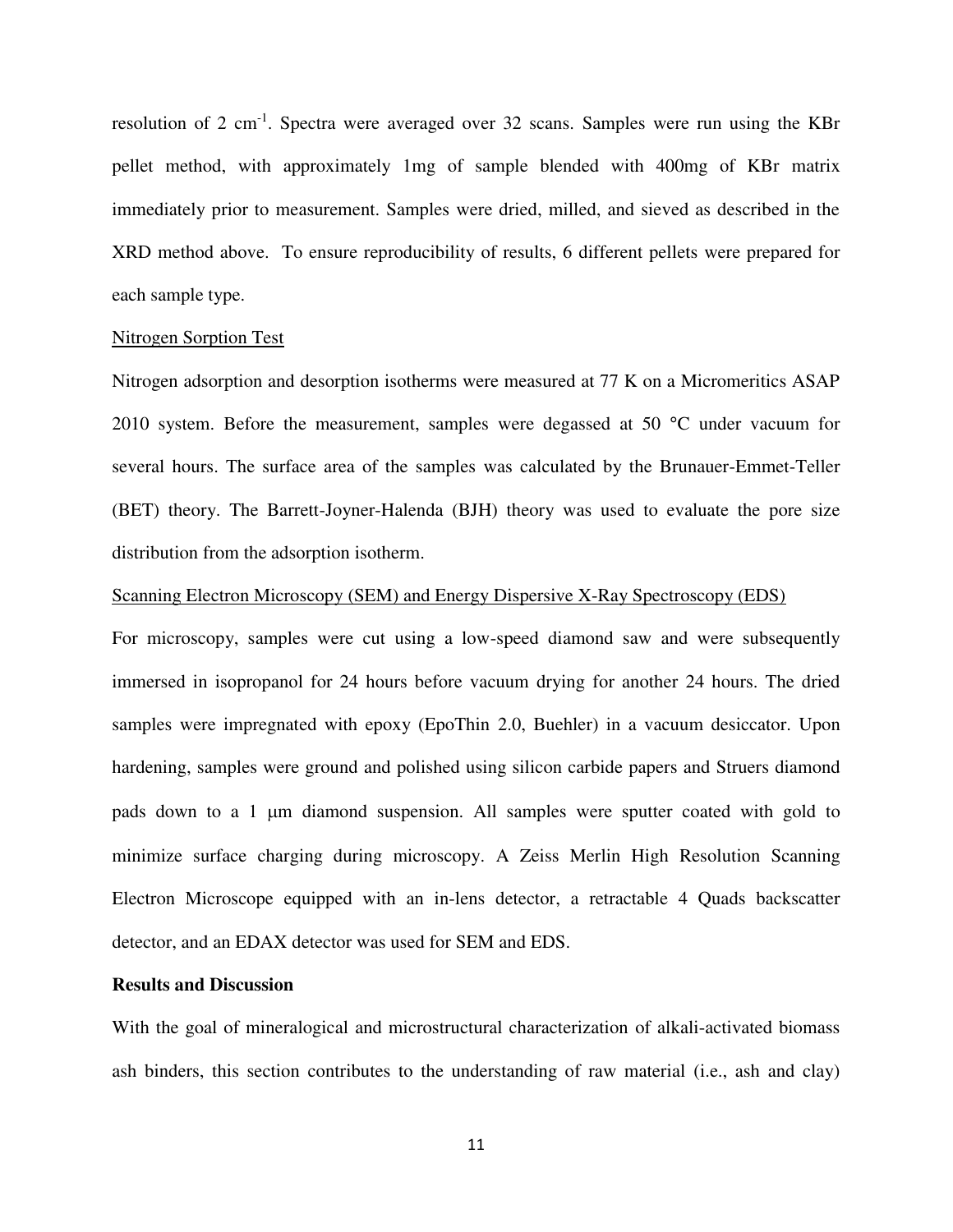reactivity, mineralogical and microstructure evolution, and strength development of biomass ash binders. By combining the results from three sub-sections on: 1) reactivity of raw materials, 2) strength development and phase composition, and 3) microstructure characterization, the properties of biomass ash binders are discussed.

#### *Reactivity of Raw Materials*

Reactivity of raw materials such as biomass ash and clay is expected to have a direct influence on the property development of the resulting binder. A previous study by He et al. [36] compared the properties of binders derived from alkali-activation of metakaolin and red mud-fly ash. They reported that the metakaolin binder exhibited higher strength than red mud-fly ash binder due to higher reactivity of metakaolin. As a measure of reactivity in this work, amorphous content was determined using QXRD analysis. Amorphous content was evidenced by an amorphous hump between 15°and 30° (2 $\theta$ ) in XRD patterns (Fig. 2 (a)). QXRD showed Silverton ash to have higher amorphous content (~91%) than Bindlas ash (~85%). The high amorphous content of the ashes used in this study is partly due to the presence of unburnt carbon, also exhibited by high LOI value. In order to determine the reactive amorphous aluminosilicate phase, Bindlas and Silverton ashes were calcined at 500 °C for 3 hours to remove the unburnt carbon. The QXRD of the calcined ashes showed  $\sim$  73% and  $\sim$ 89% for Bindlas and Silverton ashes, respectively. The difference in the amorphous contents of both ashes is more pronounced after calcination. Therefore, for ashes with high LOI, the degree of amorphousness must be evaluated after accounting for the unburnt carbon.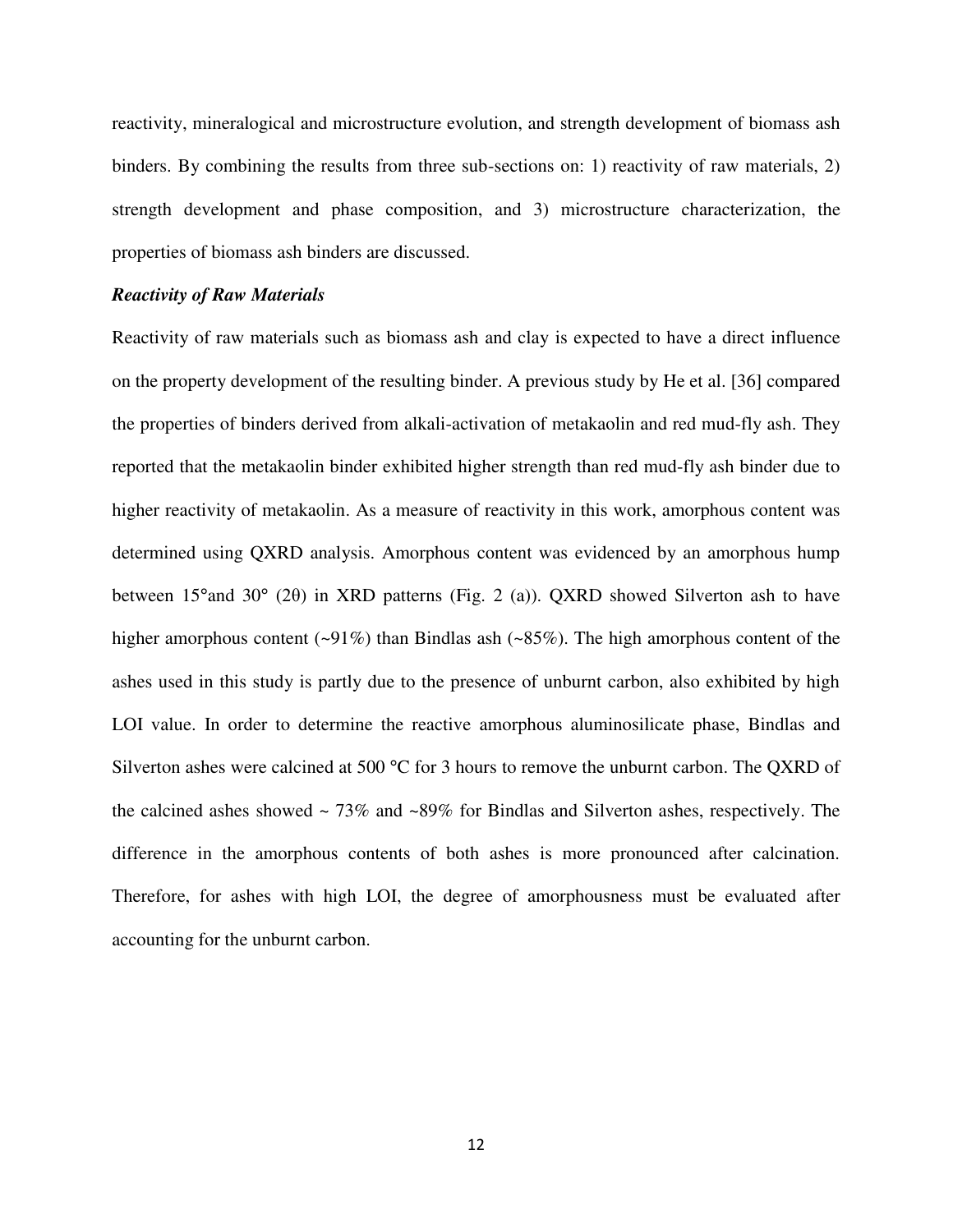

(a)

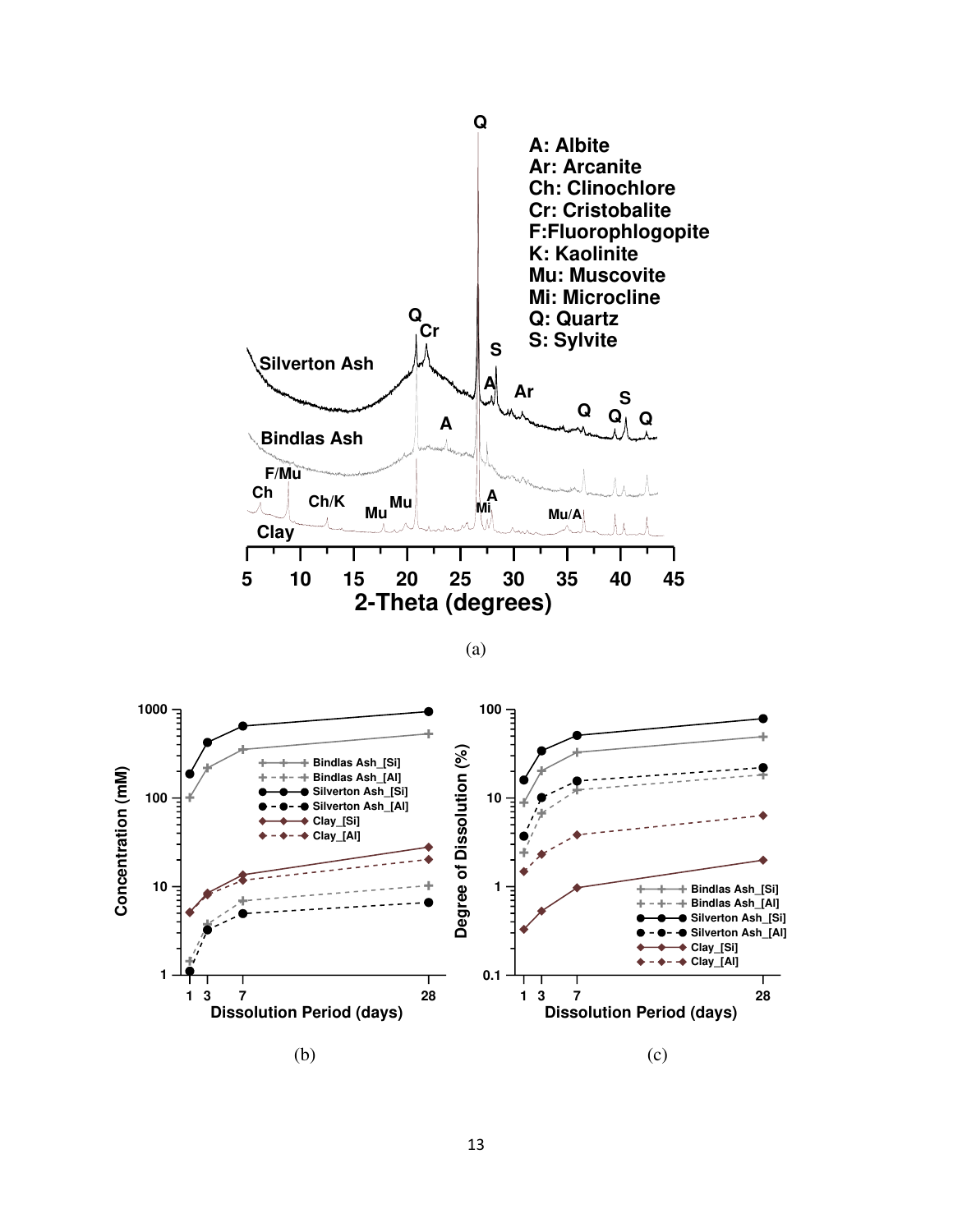Figure 2 (a) X-ray diffraction patterns of raw materials, (b) dissolved aluminum [Al] and silicon [Si] elements using ICP-OES, and (c) degree of dissolution of ash and clay in 2M NaOH solution

Reactivities of the raw materials in the context of the described formulation were also assessed by monitoring their dissolution in 2M NaOH solution. Examining the dissolution of amorphous aluminosilicate precursors is essential to understanding and controlling the behavior of resulting binders. Previous studies have shown that the dissolution rate of aluminosilicate precursors such as kaolinite and muscovite depends on the pH, temperature, aqueous [Al] concentration and chemical affinity [37]. In this study, dissolution of individual raw material was monitored in 2M NaOH (pH  $\sim$  13.8) aqueous solution. Various samples were prepared by adding 1 g of raw material into 10 ml of 2M NaOH solution. At progressive ages, the solution was vacuum filtered using 0.2 µm filter paper. Subsequently, an aliquot of filtered solution was used for ICP-OES analysis as described in the *Methods* section. Figure 2 (b) shows the dissolved [Al] and [Si] from ashes and clay at various ages. The concentrations of dissolved [Al] and [Si] increased with time for all samples tested. Furthermore, both ashes released significantly larger amounts of [Si] into solution than did the clay, potentially due to their higher amorphous content. Interestingly, clay released similar levels of [Al] and [Si] into the solution. Hajimohammadi and van Deventer [27] examined the dissolution behavior of various silicate and aluminosilicate sources and reported that the dissolution rates of silicate sources (i.e., rice husk ash and geothermal silica) were much higher than the aluminosilicates (i.e., fly ash, slag and metakaolin). They also reported that the dissolution rates of [Si] and [Al] species were similar in fly ash and slag systems which draws similarity to the results of clay dissolution in our study. Between the two ashes, Silverton ash released more [Si] and less [Al] than did Bindlas ash. By looking at the oxide composition of both ashes, it becomes evident that Bindlas had higher alumina than Silverton ash, thereby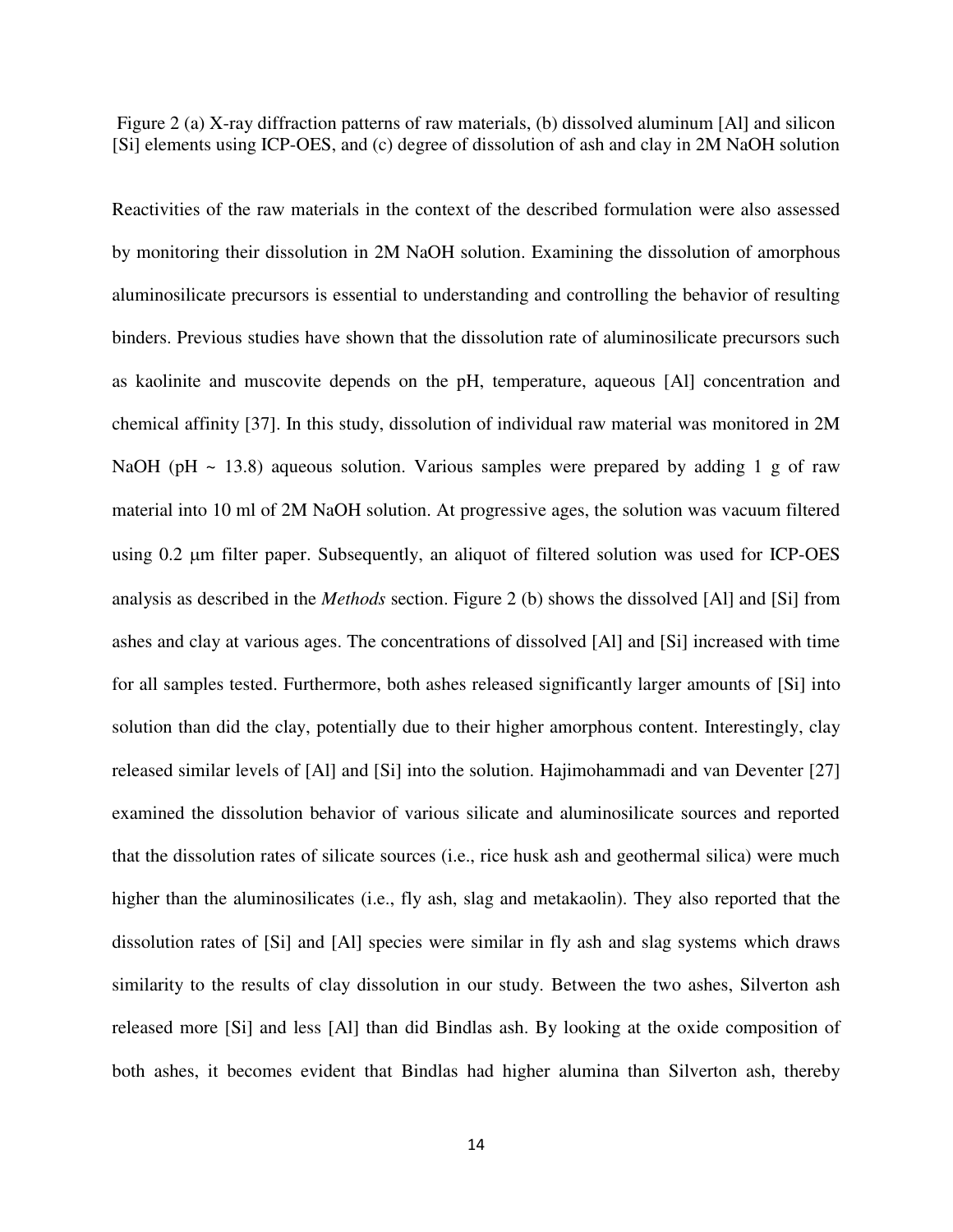explaining the trend in dissolved [Al]. To explain the difference in levels of dissolved [Si] from each ash, we connect this result to the relative amorphous content. As Silverton ash had higher amorphous content than did Bindlas ash, the [Si] from Silverton ash more readily dissolved in the NaOH solution. Continuous dissolution was demonstrated by the significant increase in concentration of both [Si] and [Al] concentrations in solution from 1 to 7 days and continued increases from 7 to 28 days. This information can be further understood through the examination of degree of dissolution. Degree of dissolution of raw materials was calculated from the ratio of dissolved element (from ICP) to total elemental presence (from XRF). Figure 2 (c) shows that the Silverton ash had a higher degree of dissolution than Bindlas ash at all ages. After 28 days, ~49% of [Si] and ~18% of [Al] were dissolved from Bindlas ash, whereas Silverton ash reported  $\sim$ 79% of [Si] and  $\sim$ 22% of [Al] dissolution. The clay used in this study exhibited  $\sim$ 2% [Si] and ~6% [Al] dissolution at the end of 28 days, indicating its lower reactivity. Therefore, it appears that the clay is acting more as a filler than a source of alumina.

Amorphous content and particle dissolution rates provide an early insight into the extent of precursor reactivity. Although the ICP study was carried out in environments more dilute than the system being studied (i.e., 1 g solid in 10 ml of activator as compared to 1 g solid (ash/clay/lime) in 0.4 g of activator), the results are useful for comparing reactivities of the biomass ashes and clay. Furthermore, the results set an upper bound on in-situ elemental availability, as the reaction process involves competition between dissolution of reactants and precipitation of products. Preliminary work exploring the simultaneous nature of reactant dissolution and product formation has demonstrated relatively lower levels of both [Si] and [Al] in solution when samples are prepared with the formulation specific solid ratio (70/20/10) and dissolution study liquid-to-solid ratio (10 ml/1 g). Further investigation is needed to examine the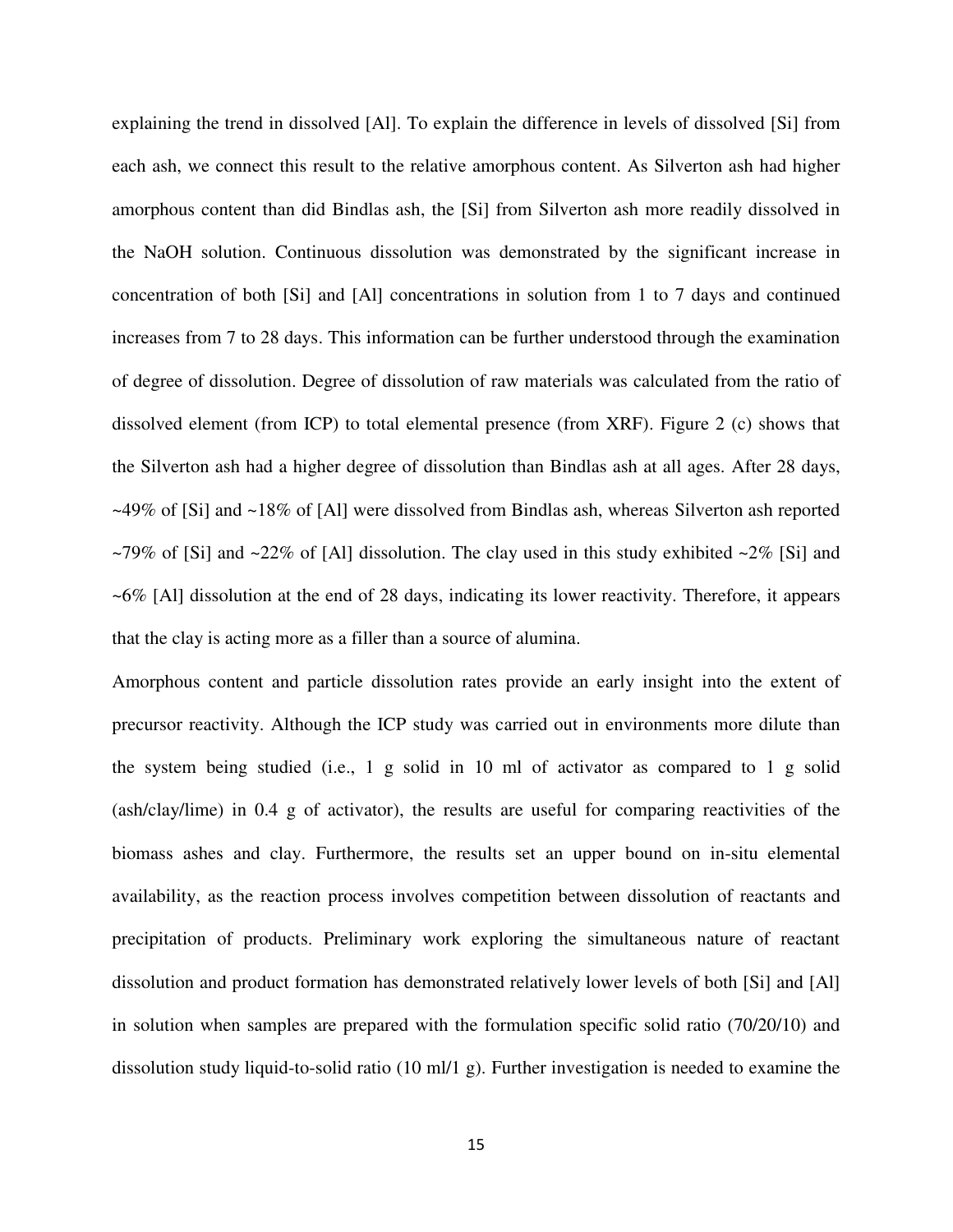dissolution kinetics of individual constituents (crystalline and amorphous phases) of biomass ash and its relationship to strength development of biomass ash binders.

### *Strength Development and Phase Composition*

Compressive strengths of compacted samples were determined after 7 days of curing for the following initial compaction pressures: 10, 15, 20, 25, and 30 MPa, as shown in Fig. 3 (a). With increased compaction pressure, compressive strengths exhibited a steady increase. Using this compaction pressure-strength relationship, compressive strength can be manipulated to achieve performance targets by modifying the packing density. The Silverton ash binder exhibited higher strength than the Bindlas ash binder at all compaction pressures. The effect of compaction pressure was studied to simulate the industrial brick-making process where the pressure can vary noticeably. After examining the role of pressures in range of 10–30 MPa, the study only focused on 10 MPa, as it provided the lower bound of a desired pressure level for attaining the required strength within 7 days of curing. Figure 3 (b) shows the evolution of compressive strength at 1, 7 and 28 days for the samples compacted at 10 MPa. Mirroring the aforementioned relationship between the two ash binders, the compressive strength of Silverton ash binder was higher than that of Bindlas ash binder at all ages. We note that approximately 50% of the 28-day strength was achieved in first 24 hours of curing. Higher amorphous content of raw Silverton ash, therefore, appears to be the governing factor behind the higher strength of Silverton ash binders as compared to Bindlas ash binders.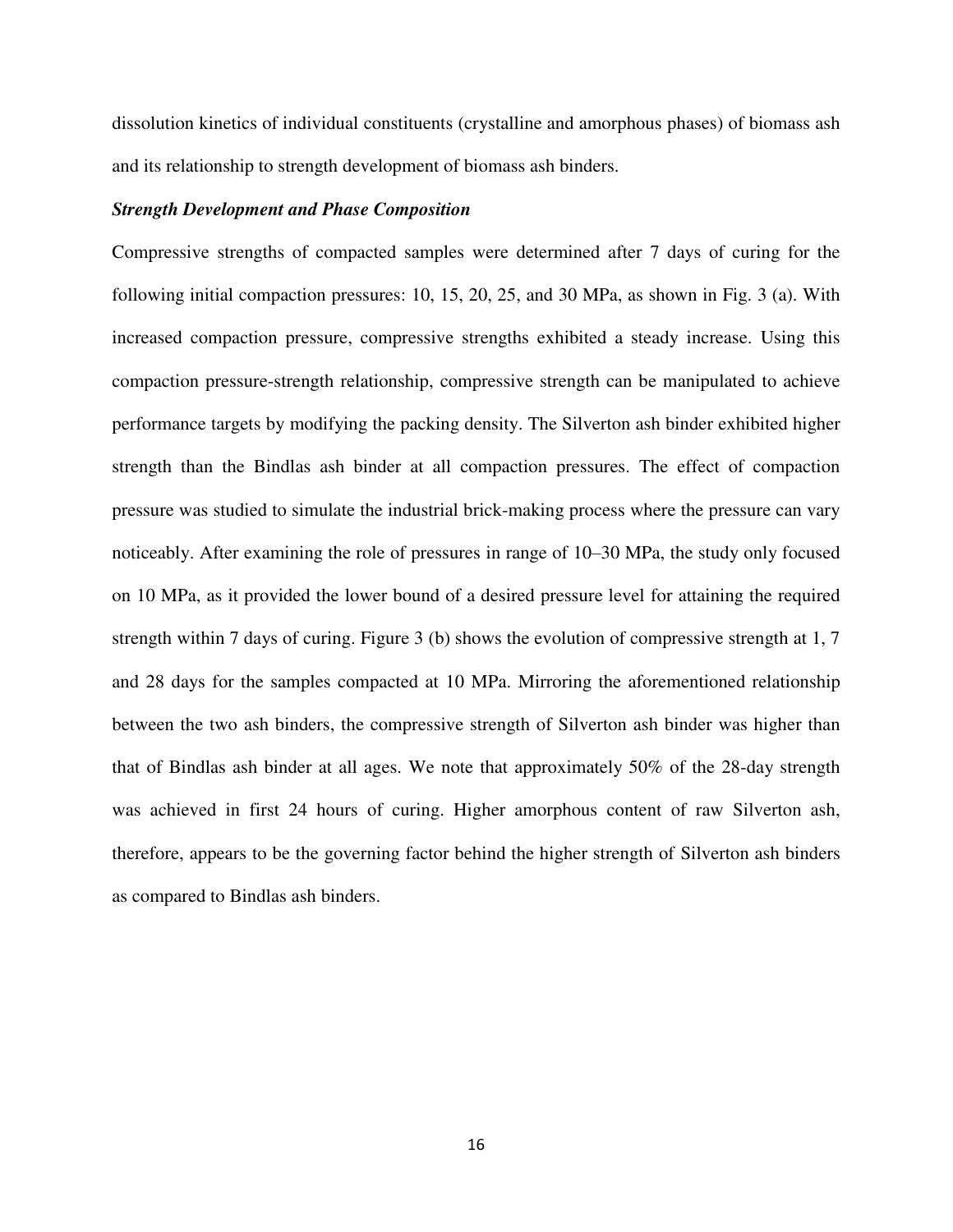

Figure 3 (a) Influence of compaction pressure on 7-day strength, and b) Influence of curing duration on strength of samples prepared at compaction pressure of 10 MPa

Hydration progress of the biomass ash binders was monitored using XRD, which shows the evolution of phases with time. Figures 4 (a) and (b) compare the XRD patterns of raw ash, clay, and binders (age: 1 and 28 days). Most peaks from the unreacted ash and the clay were evident in both biomass ash binders. A new peak around 29.2° (2-theta) appeared in both binders after 1 day of curing, indicating the presence of a calcium-silicate-hydrate phase (abbreviated as C-S-H) [38,39]. Since the calcite phase also has its strongest peak at 29.4° (2-Theta), it was important to assess the extent of carbonation. As will be discussed in TGA results, the extent of carbonation was very low (i.e., ~1.4% of dry mass) in biomass ash binders. Moreover, the samples were wrapped in plastic sheet during curing, and stored in desiccator during drying to prevent carbonation. The formulation used in this study can be compared to alkali-activated slag or alkali-activated fly ash-slag systems. In alkali-activated slag systems, C-S-H has been found to be the major hydration product [40–43]. Furthermore, Ismail et al. [43] reported the presence of aluminum substituted C-S-H phase in alkali-activated fly ash-slag systems with more than 50%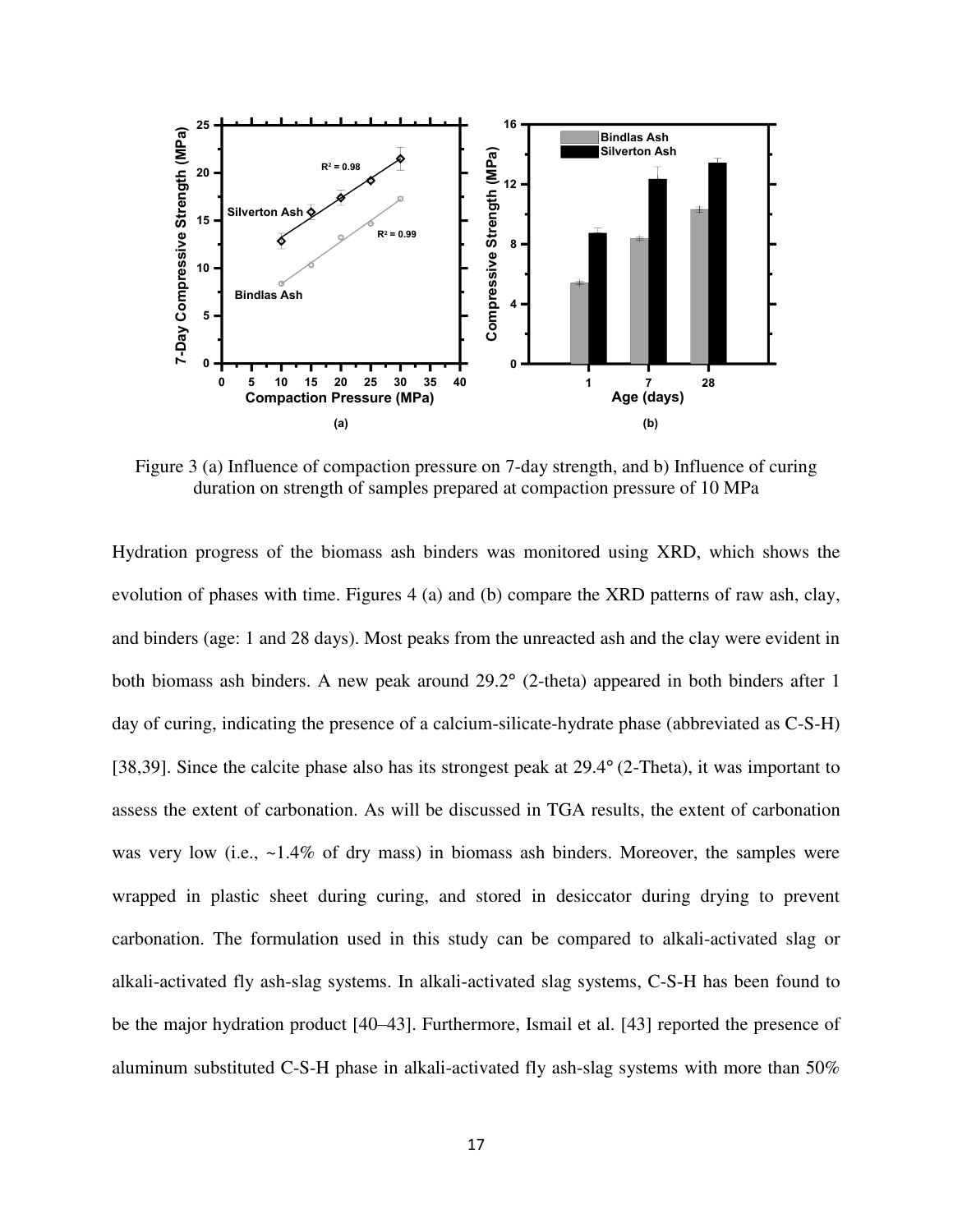slag. The composition of calcium silicate hydrate can vary significantly based on the calcium content of the starting material. The C-S-H present in ordinary Portland cement systems has Ca/Si ratio in the range of  $1.5-1.9$  [44]. The C-S-H in systems containing supplementary cementitious materials such as fly ash, silica fume, slag, and metakaolin differs from the C-S-H in Portland cement, with the Ca/Si ratio (molar) of blended cement systems typically lower than in Portland cement. The XRD peak position at around 29.2° (2-theta) has been shown to be unaltered by the variation in Ca/Si ratio  $[45,46]$ . Due to low calcium  $(10\%$  lime) content in starting formulation (70% ash, 20% clay and 10% hydrated lime), the C-S-H phase present in the biomass ash binder is expected to have a low Ca/Si ratio. As shown in Fig. 2 (b), [Al] and [Si] concentration increased with time, leading to an increase in C-S-H formation. The availability of [Al] in solution will also lead to its incorporation in C-S-H phase [47]. Increase in strength from 1 day to 28 days is possibly due to continuous dissolution of [Al] and [Si] from ash and clay and the formation of C-S-H phase in the presence of [Ca] originating from hydrated lime. Based on XRD patterns, C-S-H appears to be the main reaction product in biomass ash binders. We note that that the presence sodium aluminosilicate cannot be completely dismissed as it may co-exist with calcium silicate hydrate phase. Still, in the context of the dissolution data, C-S-H with low Ca/Si ratio is likely the most prevalent product. We also note the disappearance of the sylvite phase originally present in the Silverton ash upon dissolution in NaOH, as there was no peak corresponding to sylvite in the Silverton ash binder.

Quantitative X-ray diffraction (QXRD) analysis was carried out to estimate the amorphous content of biomass ash binders. QXRD indicated higher amorphous content in Silverton ash binders than in Bindlas ash binders (Fig. 4 (c)). Binder amorphous content derives from a combination of amorphous material found in the ash and clay in addition to formation of C-S-H,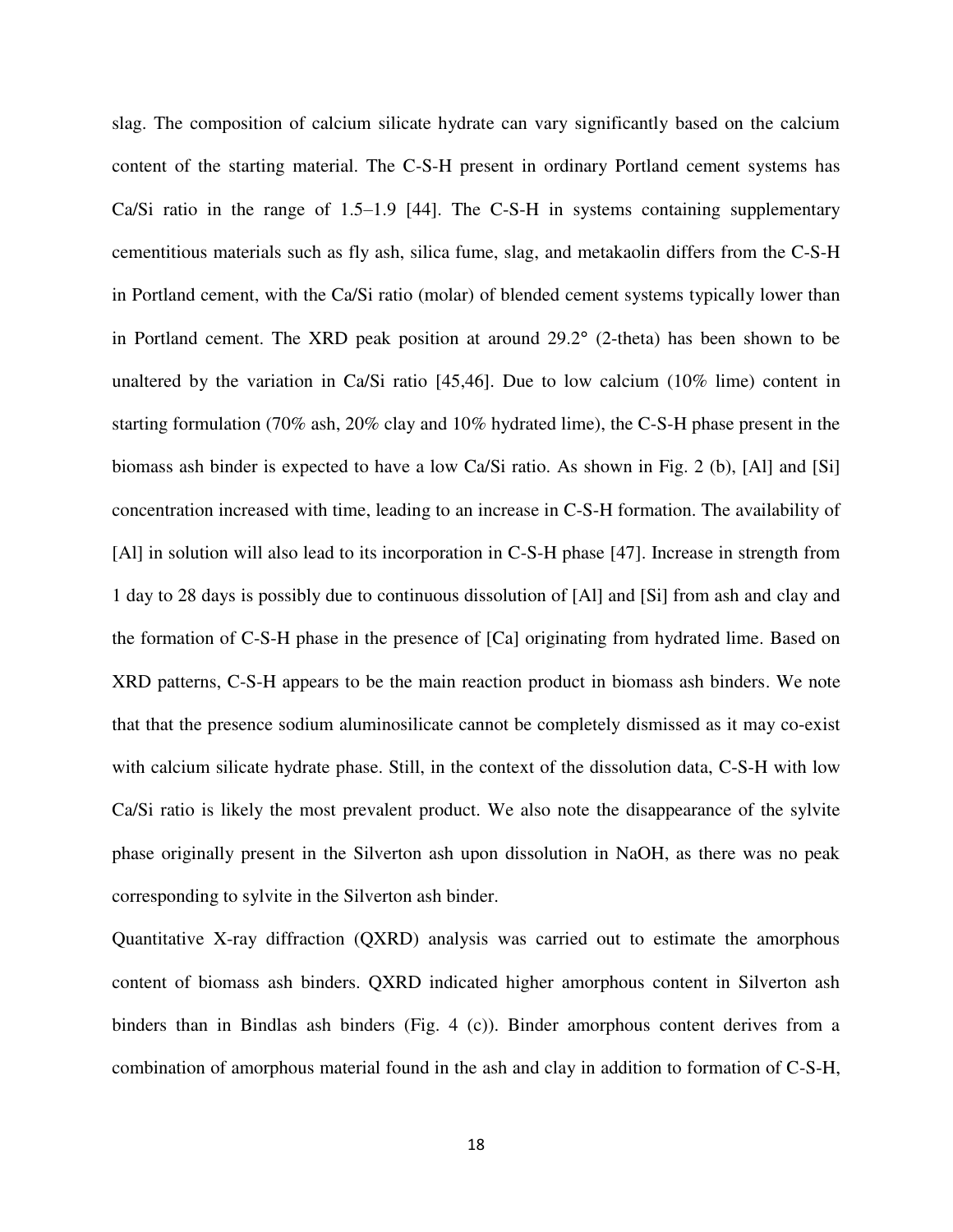a semi-crystalline product. Amorphous content in the Silverton ash binder was 4–6% higher than in the Bindlas ash binder, which correlated well with the higher strength of Silverton ash binder. Although the amorphous content was not normalized with respect to initial unhydrated material or total paste content, a comparison between two binders can still be made from the results obtained on the dry powdered binders.



(a)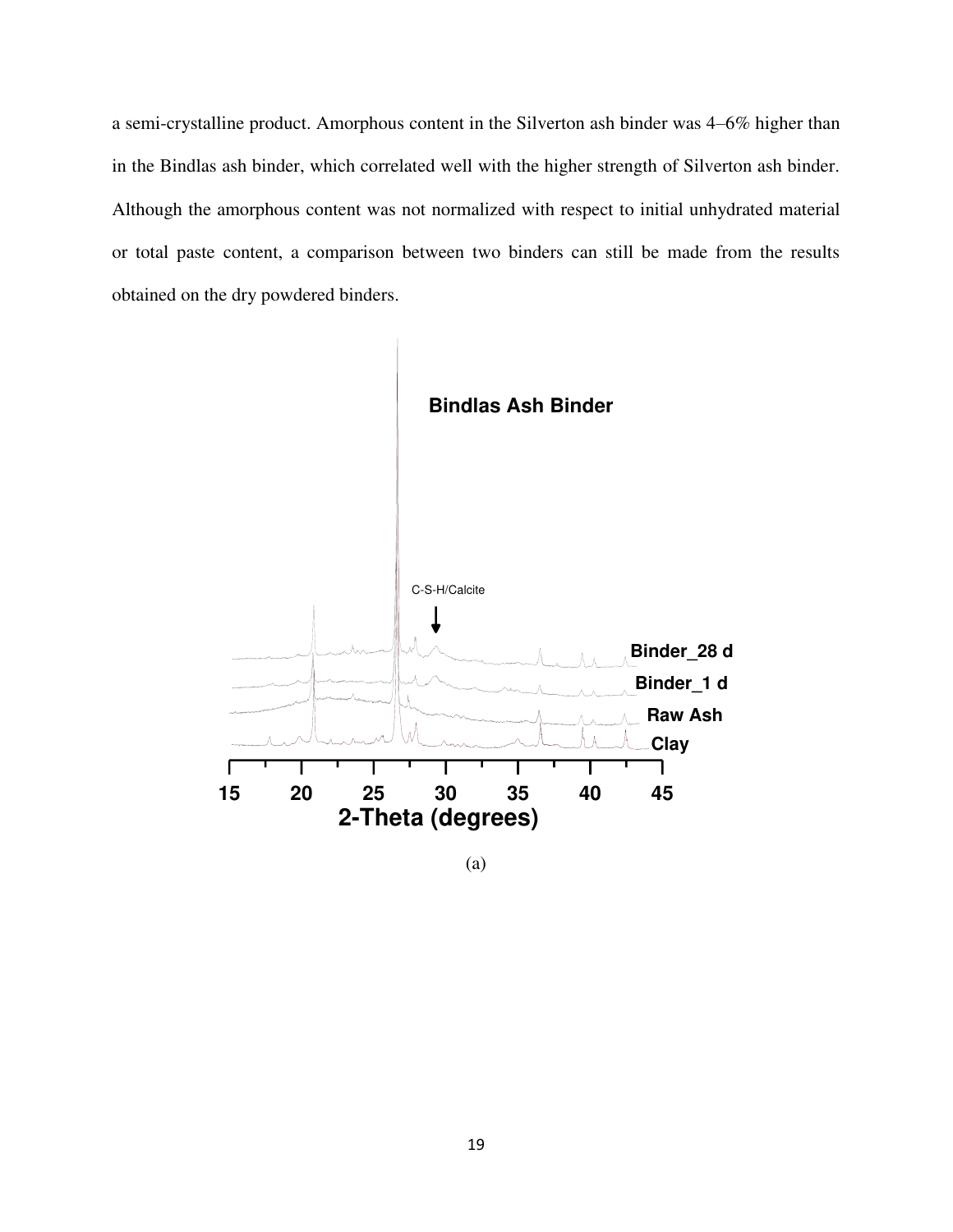

(b)



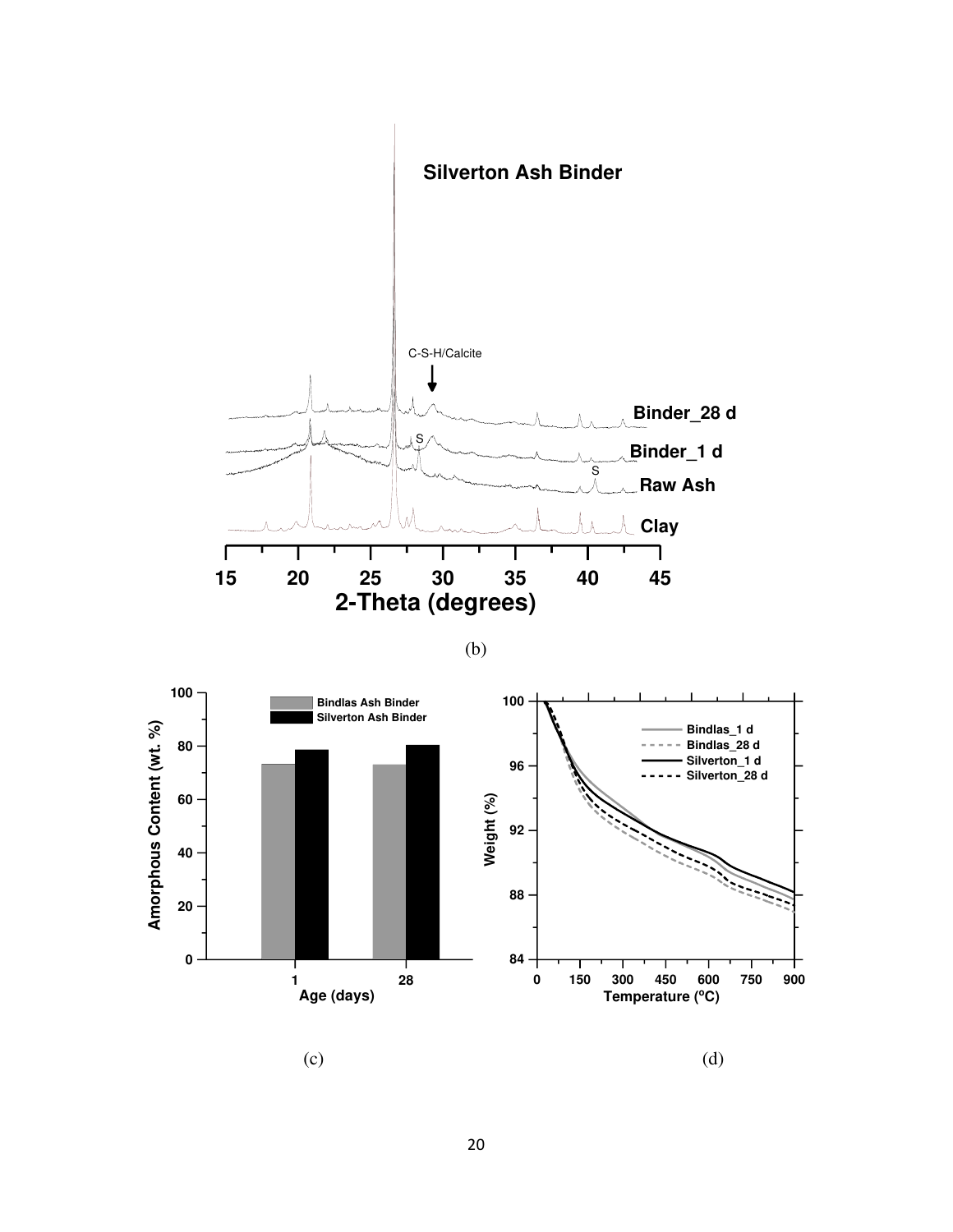Figure 4 (a)-(b) Phase composition (C-S-H: calcium silicate hydrate; S: sylvite), (c) amorphous content, and (d) thermogravimetric analysis of biomass ash binders at various ages

Thermogravimetric analysis of the biomass ash binders (Fig. 4 (d)) showed an increase in weight loss between 1 and 28 days due to higher amount of reaction product (C-S-H) at 28 days. The C-S-H phase exhibits ~98% weight loss between 50 and 600°C due to the loss of structural water [44]. The weight loss between 50 and 600°C for biomass ash binders ranged from ~9–10% (of dry mass) for both binders which was ~75–80% of total weight loss in range of 22–900°C. Higher derivative weight at early stage (i.e., between 50 and 300°C) also indicates the loss of bound water from C-S-H phase. Although total weight loss is due in part to the presence of calcite and unreacted ash, the majority seems to have originated from the loss of bound water from C-S-H. It is noted that the weight loss of Bindlas and Silverton ash in the range of 22– 900 $^{\circ}$ C was reported to be ~5%. For both binders, the weight loss in range of 550–900 $^{\circ}$ C was  $\sim$ 3% (of dry mass) which corresponds to  $\sim$ 1.4% calcite in dry binder. Therefore, the extent of carbonation was very low in the samples.

The reaction product of biomass ash binder was also characterized using FTIR spectroscopy. As shown in Fig. 5, a shoulder peak at  $\sim 965$  cm<sup>-1</sup> was observed in both binders. This peak location has been attributed to the presence of C-S-H phase [48]. Therefore, the FTIR result complemented the XRD finding which also highlighted the presence of C-S-H phase. Other peaks present in the range of  $900-1100$  cm<sup>-1</sup> have been attributed to Si-O-T (T=Al,Si) as present in aluminosilicate type binders [48]. However, initial analysis accredits their occurrence to the presence of unreacted clay and ash material. Further investigation is still being conducted.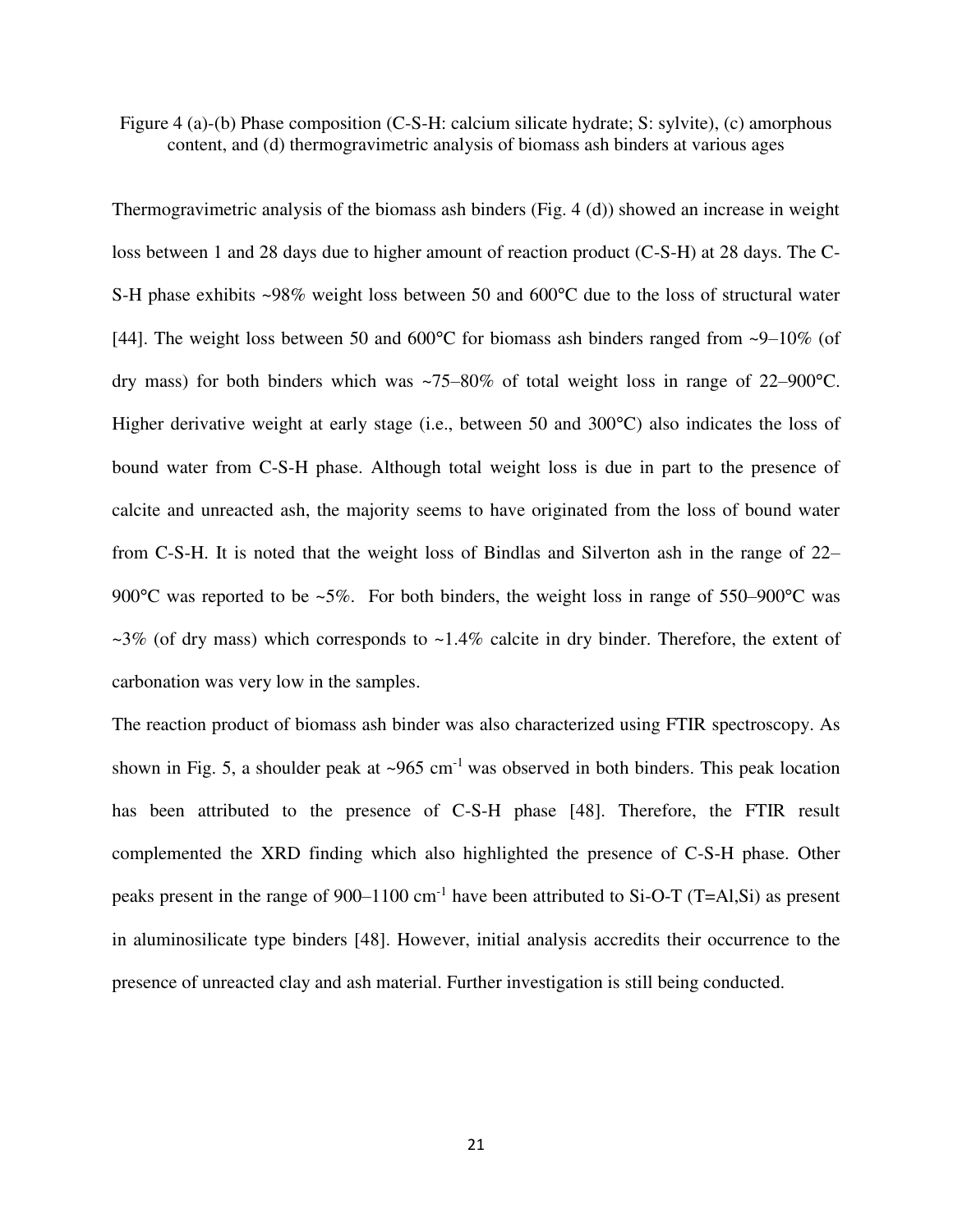

Figure 5. FTIR spectra of raw materials and 28-day old binders (Note: BA – Bindlas Ash; SA – Silverton Ash)

Nitrogen adsorption has been shown to capture changes in the microstructure of Portland cement and alkali activated binders [49,50]. The BET specific surface area of Silverton ash binders was higher than that of Bindlas ash binders (Fig. 6 (a)). Previous studies have shown that the specific surface area of Portland cement paste increases with time due to increased degree of hydration which results in higher amounts of C-S-H [49,51,52]. With increased C-S-H, there is also diminution of pore size, leading to higher surface area. The results presented in Fig. 6 were derived from small pieces of 1–2 mm thickness. In addition to bulk samples, powder samples (less than  $45 \mu m$  size) were also analyzed. The influence of aging was consistent (specific surface area increased with aging) between bulk and powder samples. Although the difference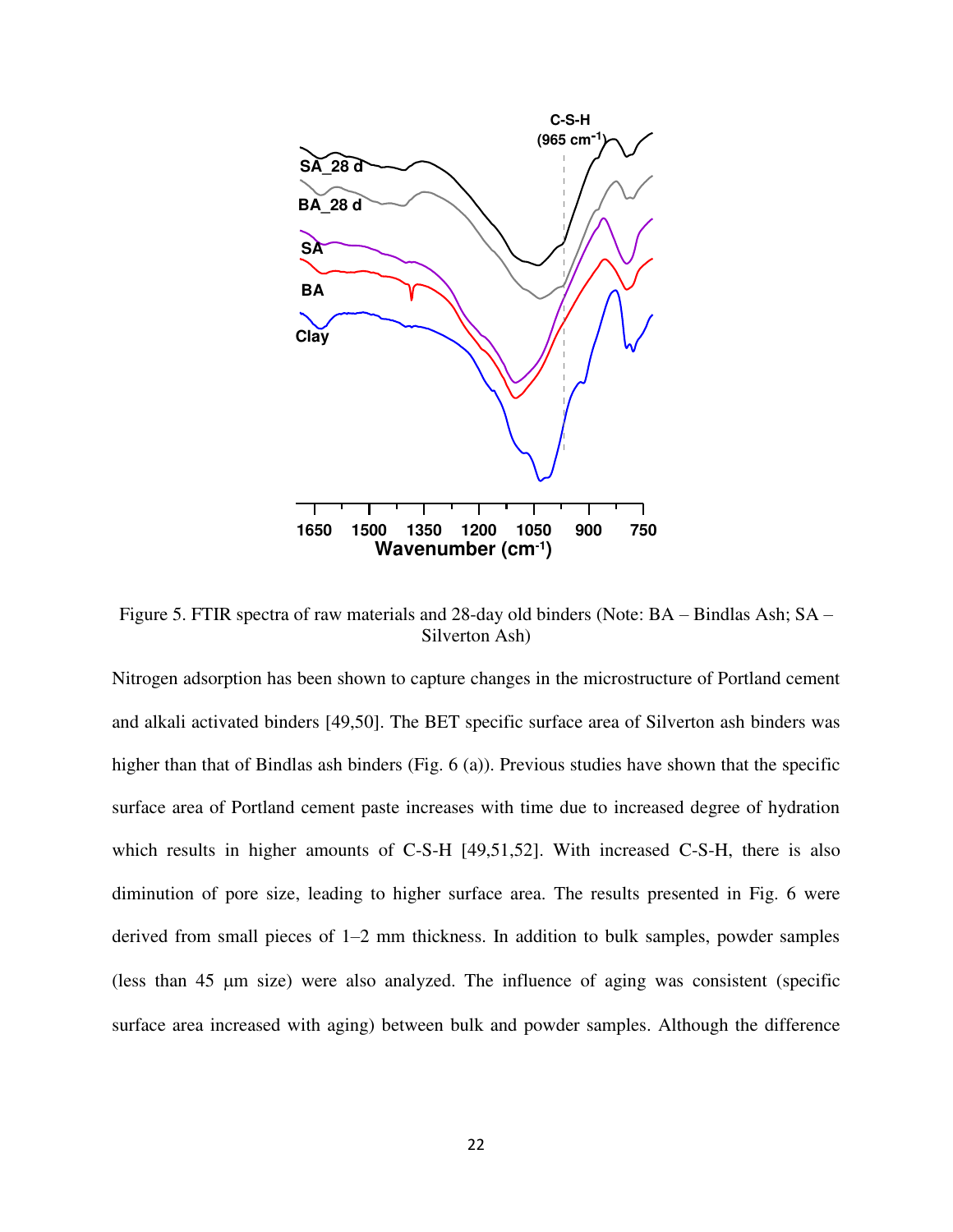between the surface areas of Bindlas and Silverton ash binders was within 10%, the higher specific surface area of the Silverton ash binder can be related to its greater amorphous content.







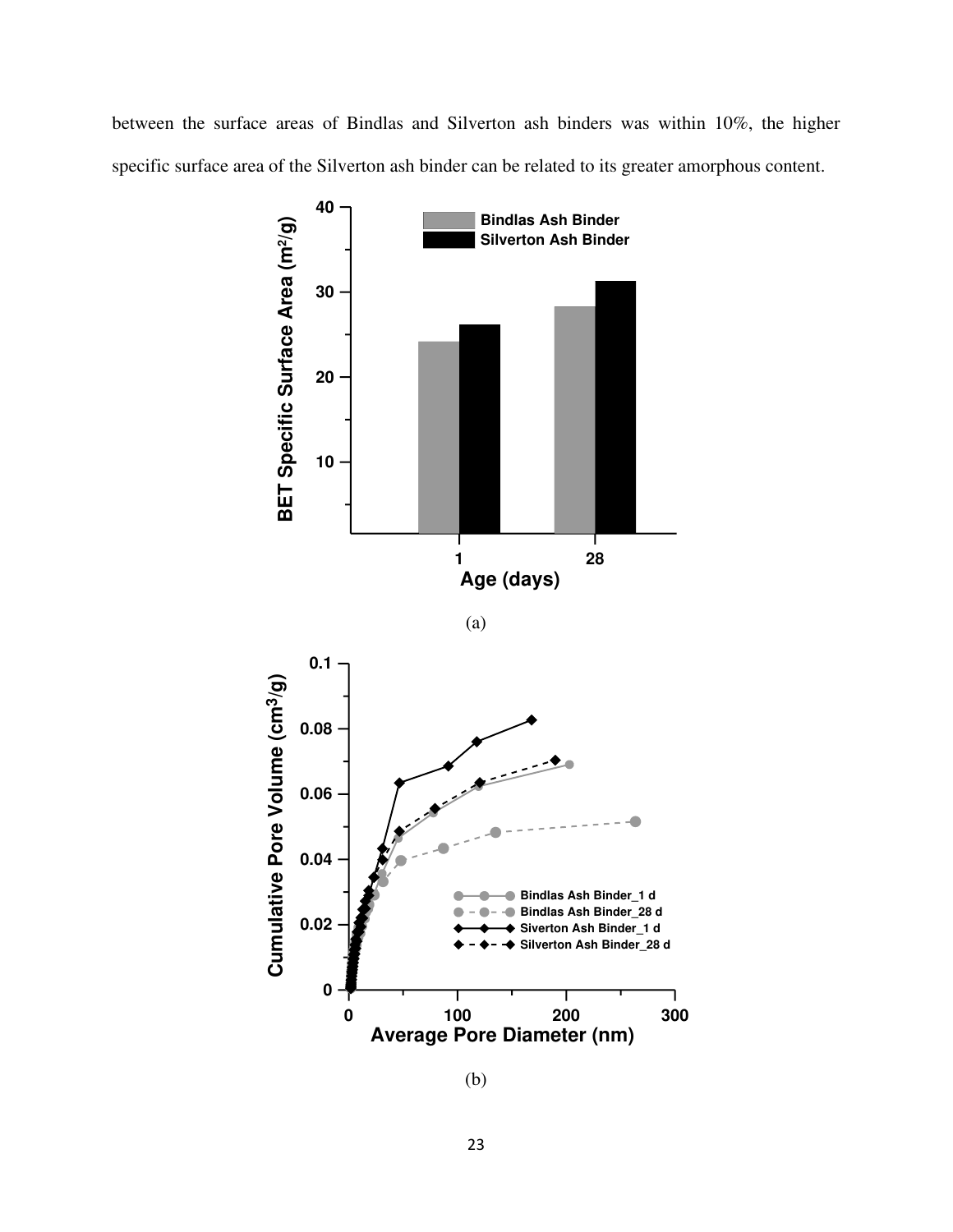Figure 6 (a) BET specific surface area, (b) cumulative pore volume of biomass ash binders at 1 and 28 days

Figure 6 (b) shows the influence of curing (or aging) on pore structure characteristics of microstructure. We note that the BET test allows the measurement of pore sizes which are smaller than 300 nm. Even though BET does not capture the complete range of pore size, the changes in microstructure such as densification can be captured. As shown in Fig. 6 (b), the pore volume decreased with aging for both types of binders, indicating the densification of the microstructure.

# *Microstructure Characterization*

Microstructural evolution of the binders was monitored using scanning electron microscopy (SEM) of polished samples. Figures 7 (a)–(d) show representative secondary electron (SE) micrographs of reaction product morphology evolution on sample surfaces after 1 and 28 days of curing. The binders exhibited a multi-scale and multi-phase structure as shown in a backscattered electron (BSE) micrograph in Fig. 7 (e), displaying a nanoporous reticulate structure binding larger micro- and meso-scale unreacted components. The globules observed in both systems are on the order of 10–50 nm in diameter, and interconnectedness of the globular network structure is observed to increase with age. Larger unreacted particles are visible throughout the samples, ranging on the order of ones to hundreds of microns in size. Particles that appear flat and lighter in color in the backscattered, low magnification image are primarily composed of silica, derived from both unreacted ash and clay, while areas that appear more intensely locally networked and darker are often rich in unburnt carbon. A SE image including a highly porous, carbonaceous region is presented in Fig. 7 (f). The pores in these regions are often on the order of  $\sim$ 10  $\mu$ m. Reaction products have been observed to form on the carbon surfaces, although significantly less densely than in more siliceous regions of the samples.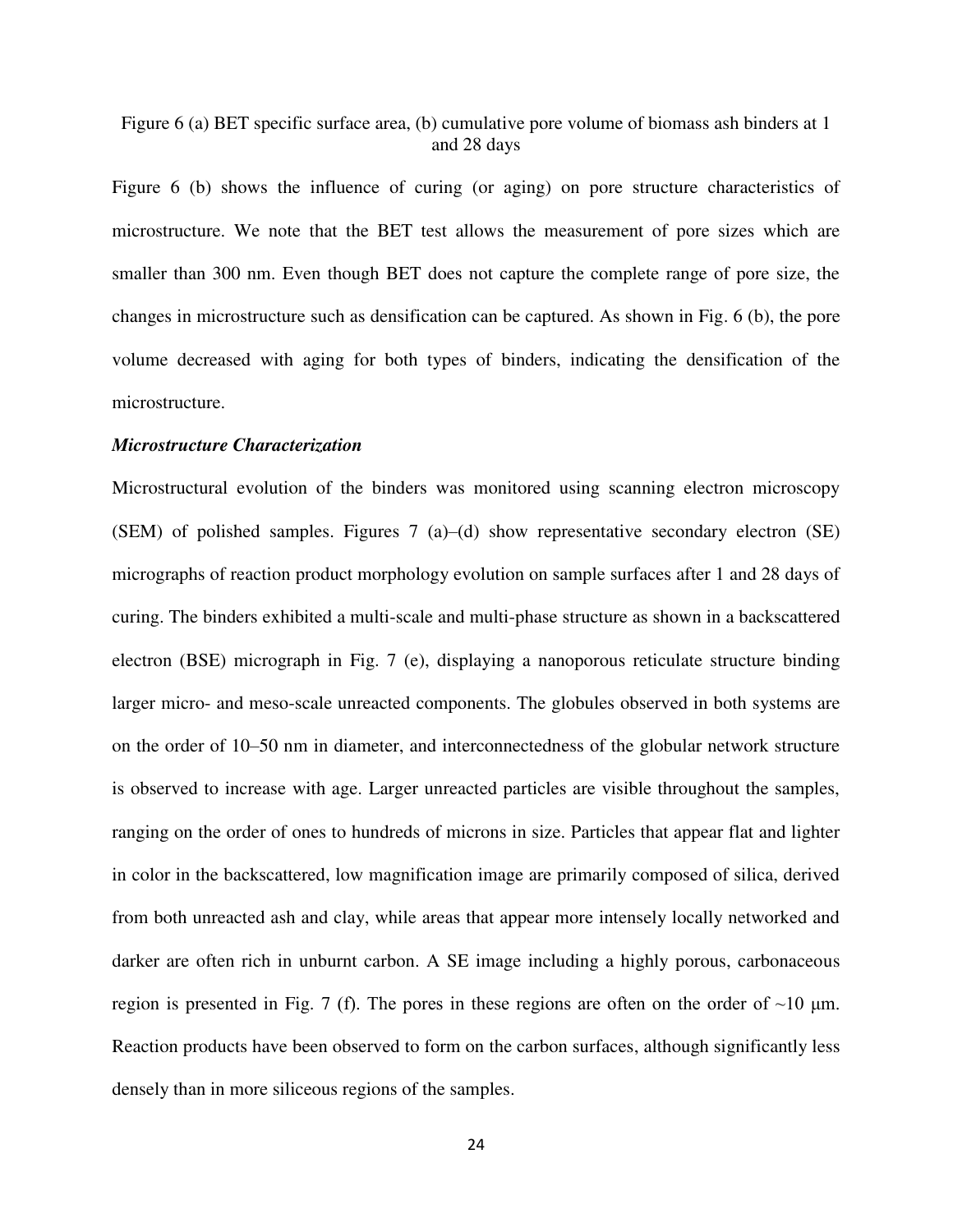Energy dispersive X-ray spectroscopy (EDS) data included in Fig. 8 indicate that the reaction product network is relatively homogeneous and composed primarily of C-S-H globules with moderate aluminum substitution. EDS data, therefore, confirms the presence of C-S-H phase found in XRD analysis. The Ca/Si ratio of the C-S-H present in Bindlas and Silverton ash binders varied in the range of 0.1–0.5. The reaction products of the Bindlas ash binder shown in Fig. 8 (a) have an apparent Ca/Si ratio in the range of 0.09–0.46 as indicated by phase composition of different colors in Fig. 8 (b). The Silverton ash binder products shown in Fig. 8 (c), on the other hand, exhibit a Ca/Si ratio in the range of  $0.12-0.17$  as indicated by phase composition map in Fig. 8 (d). Lower Ca/Si ratio of Silverton ash binder products may be due to the fact that higher amounts of [Si] released from Silverton ash than Bindlas ash resulted in lower Ca/Si ratio. Brough and Atkinson [41] examined the microstructure of alkali-activated slag and reported Ca/Si ratio in range of 0.5–1. Due to low calcium content in our starting formulation, the Ca/Si ratio of the resulting C-S-H appears to be lower than the reported values for the alkali-activated slag system. Although some studies have reported coexistence of a sodium aluminosilicate network and calcium aluminosilicate hydrate gel [43, 53], in this study, C-S-H with moderate aluminum substitution was found to be the dominant product present in biomass ash binders. The network is observed to densify with curing time, as corroborated by both BET measurements and micrograph images and as expected by the trend towards increased strength with sample aging. Despite their greater cumulative pore volume, reaction products in Silverton ash binders were observed to be more densely packed at all ages than those of Bindlas ash binders, further explaining the trends of compressive strength experiments.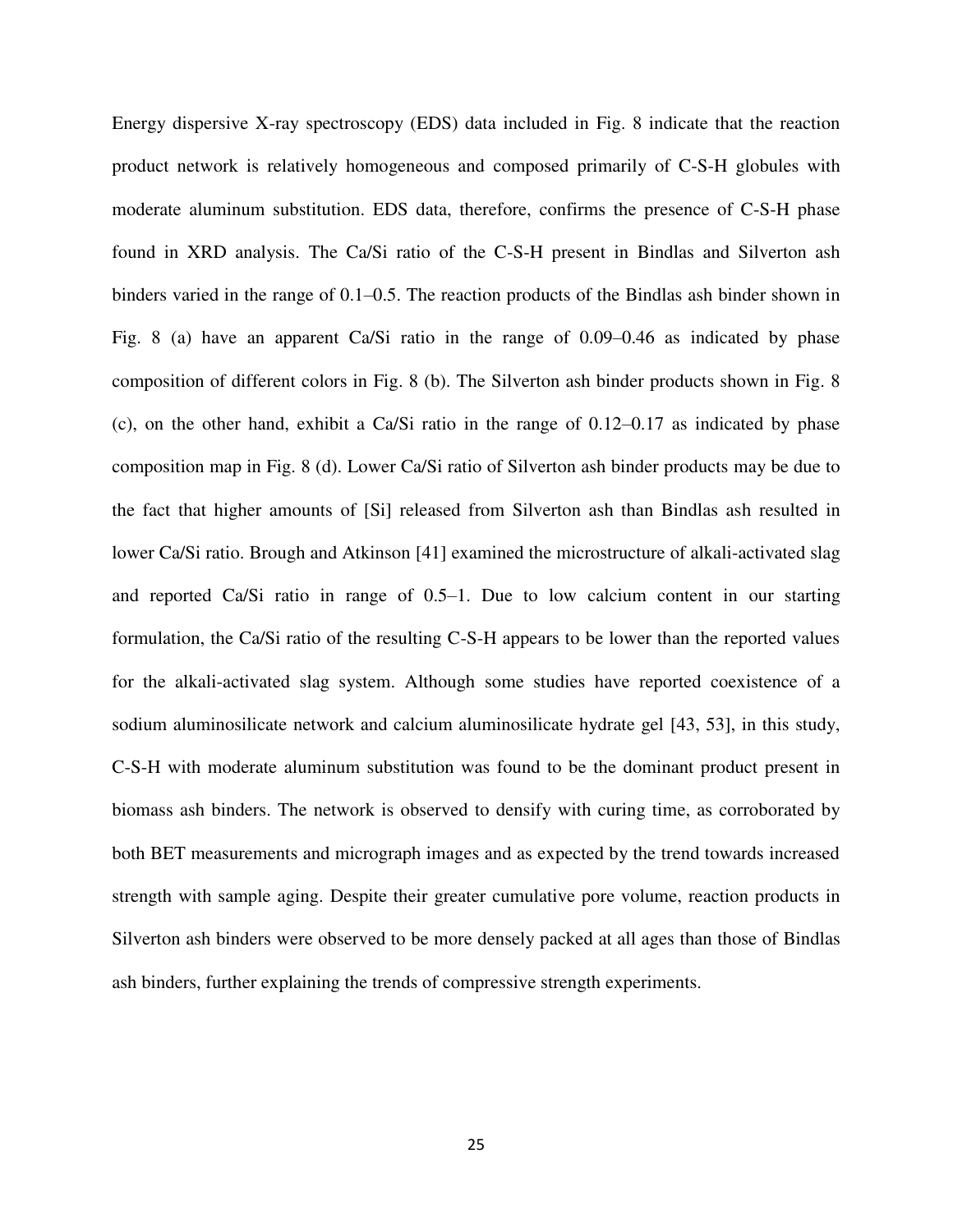

Figure 7 (a) – (b) SE micrographs of polished Bindlas ash binders at 1 and 28 days, (c) – (d) SE micrographs of polished Silverton ash binders at 1 and 28 days, (e) BSE micrograph of polished 7 day Bindlas ash binder, (f) SE micrograph including observed carbonaceous region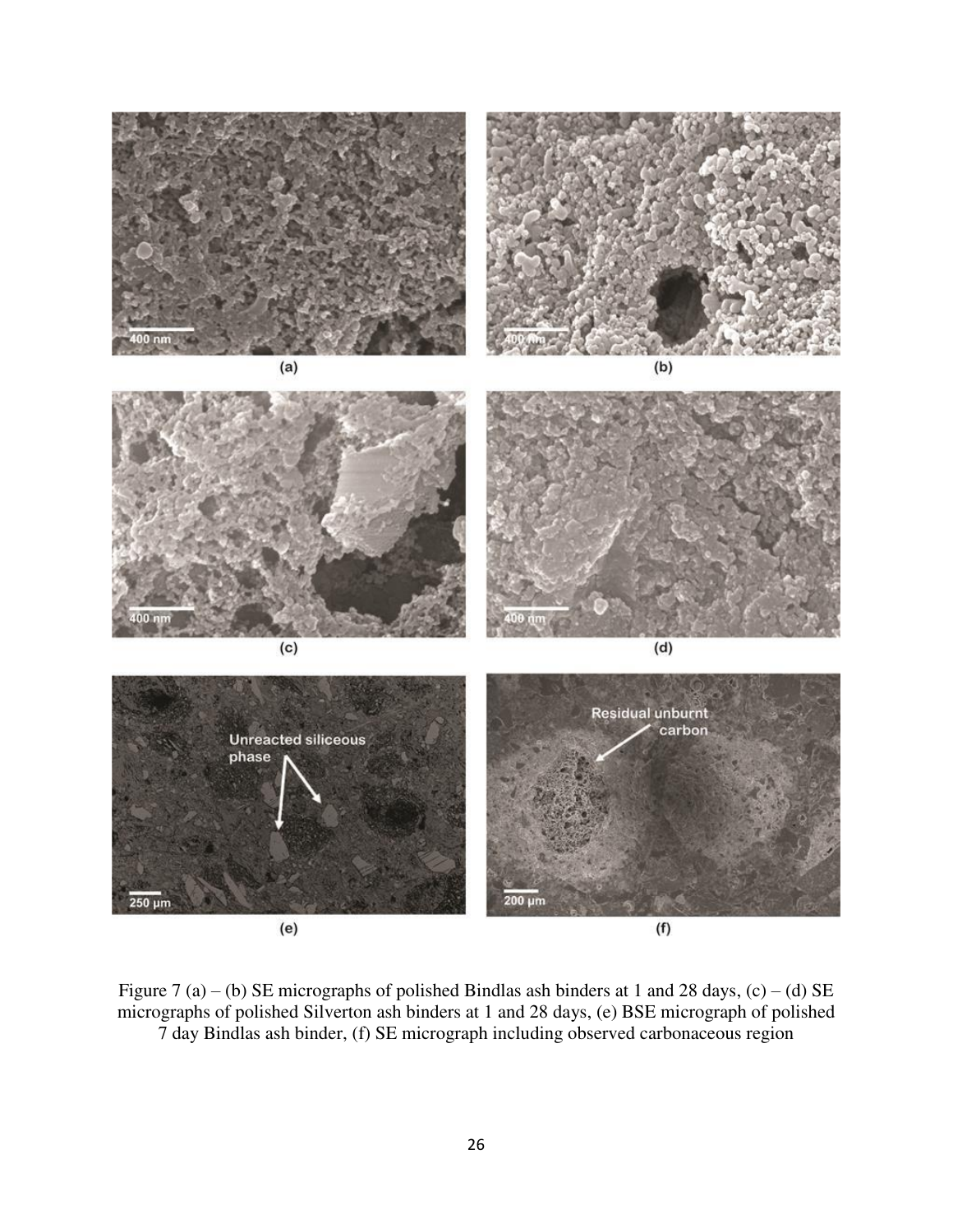

Figure 8 (a) – (b) SE micrograph and EDS element to phase map of Bindlas ash binder with approximate phase distributions of Na:Ca:Al:Si atomic % given by Red =  $0.01:0.09:0.07:1$ (unreacted silica particle); Yellow =  $0.07:0.47:0.22:1$  (reaction product); Blue =  $0.07:0.28:0.23:1$ (reaction product); Green =  $0.10:0.43:0.24:1$  (reaction product); Orange =  $50\%$  Carbon, and (c) – (d) SE micrograph and EDS element to phase map of Silverton ash binder with approximate Na:Ca:Al:Si atomic % distributions given by Red =  $0:0.12:0:1$  (reaction product); Yellow = 0.04:0.17:0.01:1 (reaction product); Blue =  $88\%$  Carbon

# **Conclusions**

In this study, a biomass ash binder was formulated from ash (used as received), clay and hydrated lime using 2M NaOH as the activator. The binders prepared with two types of ashes achieved compressive strengths in range of 10–14 MPa after 28 days of curing at 30°C. Almost 50% of 28-day strength was achieved in the first 24 hours and a strong correlation between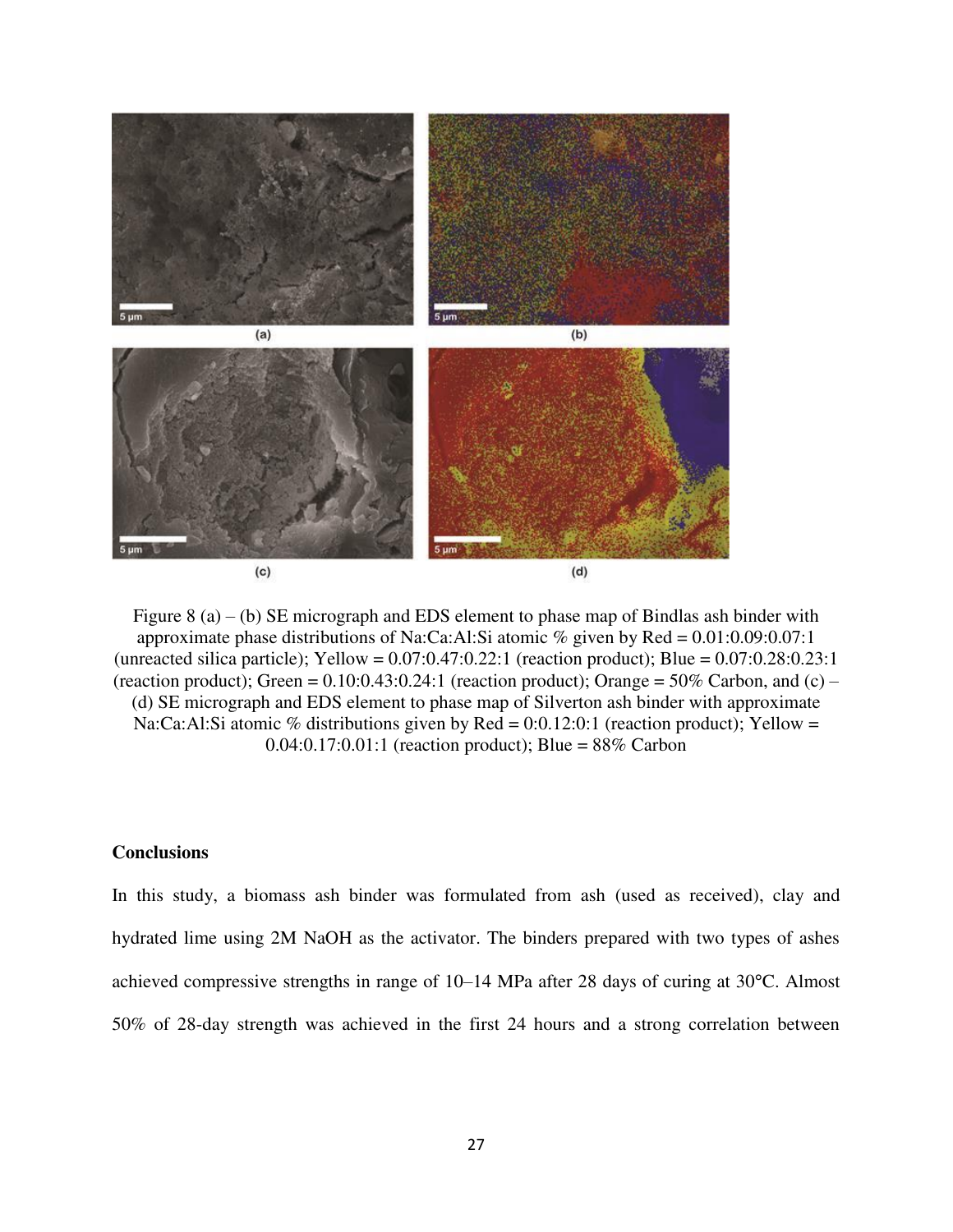compaction pressure and compressive strength indicated the influence of packing density on strength up to around 22 MPa.

The extent of dissolution of ashes could be correlated to the degree of amorphousness. The ash with higher amorphous content released higher amounts of [Si] into solution and the dissolution rate of both ashes decreased with time. Clay, which had significantly lower amorphous content, released an order of magnitude lower amount of [Si] than both types of ashes. The reaction between the hydrated lime and dissolved [Si] resulted in the formation of aluminum-substituted calcium silicate hydrate gel which was identified as the main reaction product in biomass ash binder formulated in this study. The morphology of the reaction product appeared to be globular and the ash with higher amorphous content led to a denser reaction product with higher surface area.

The study shows that biomass ash can be valorized into a cementitious binder using near-ambient temperature curing (30°C) and activators of low alkalinity (2M). The amorphous content of biomass ash governs the reactivity, and thereby, the strength development.

#### **Acknowledgements**

We would like to acknowledge the financial support for this research through the Tata Center for Technology and Design at Massachusetts Institute of Technology (MIT), Cambridge. The authors thank Mr. Pankaj Agrawal of Bindlas Duplux LTD. (Muzaffarnagar, India) for providing the materials used in this study. This work made use of the MRSEC Shared Experimental Facilities at MIT, supported by the National Science Foundation under award number DMR-1419807, and facilities at the Institute for Soldier Nanotechnologies (ISN) at MIT. We also acknowledge the research contributions of Samuel Wilson, Patrick Boisvert, Charlie Settens, Timothy McClure, Stephen Rudolph, and Wyoming Analytical Laboratories, Inc. This paper is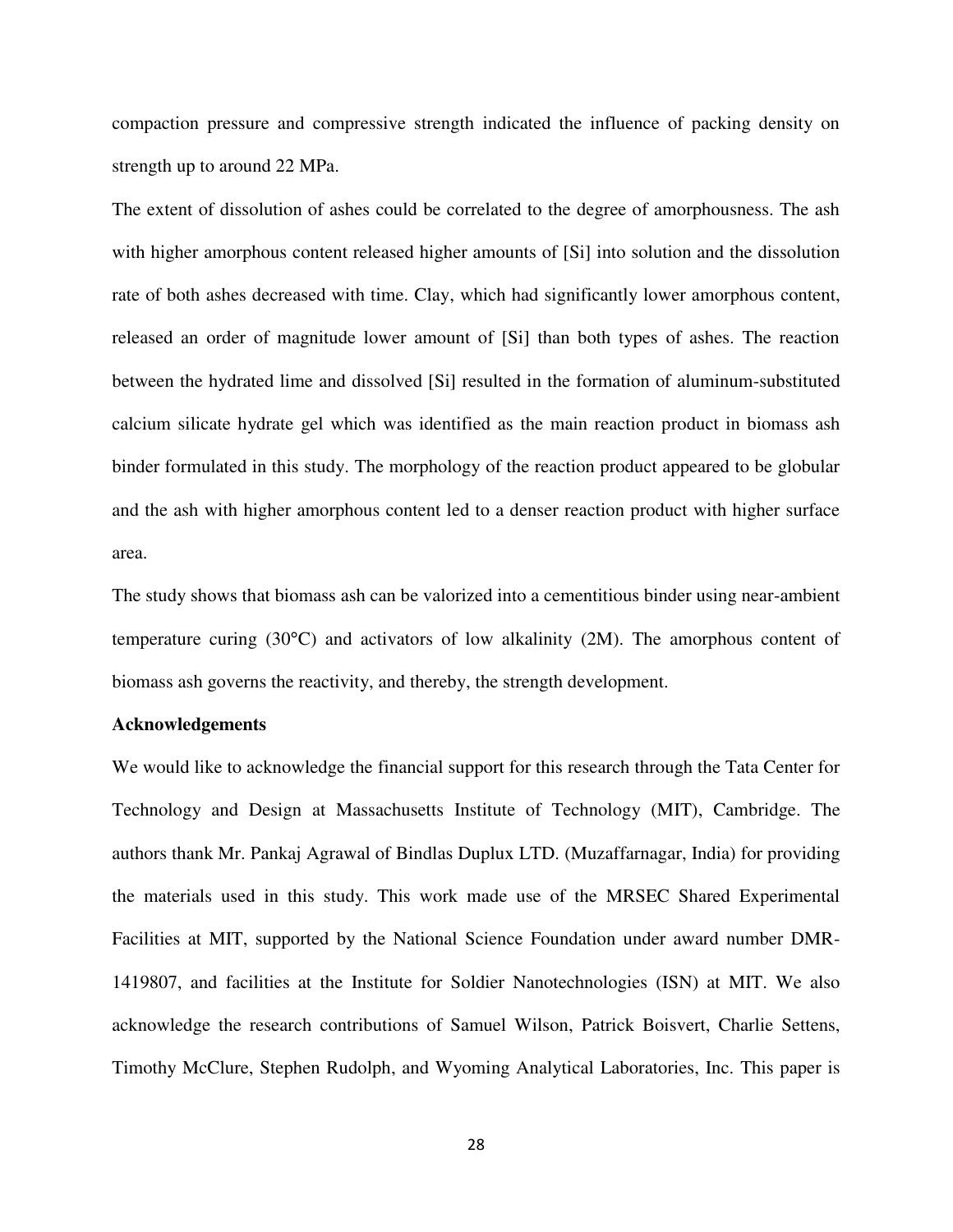dedicated to the memory of Professor Hamlin Jennings, pioneer in cement science (1946-2015), his coauthors are grateful for his wisdom, enthusiasm and guidance.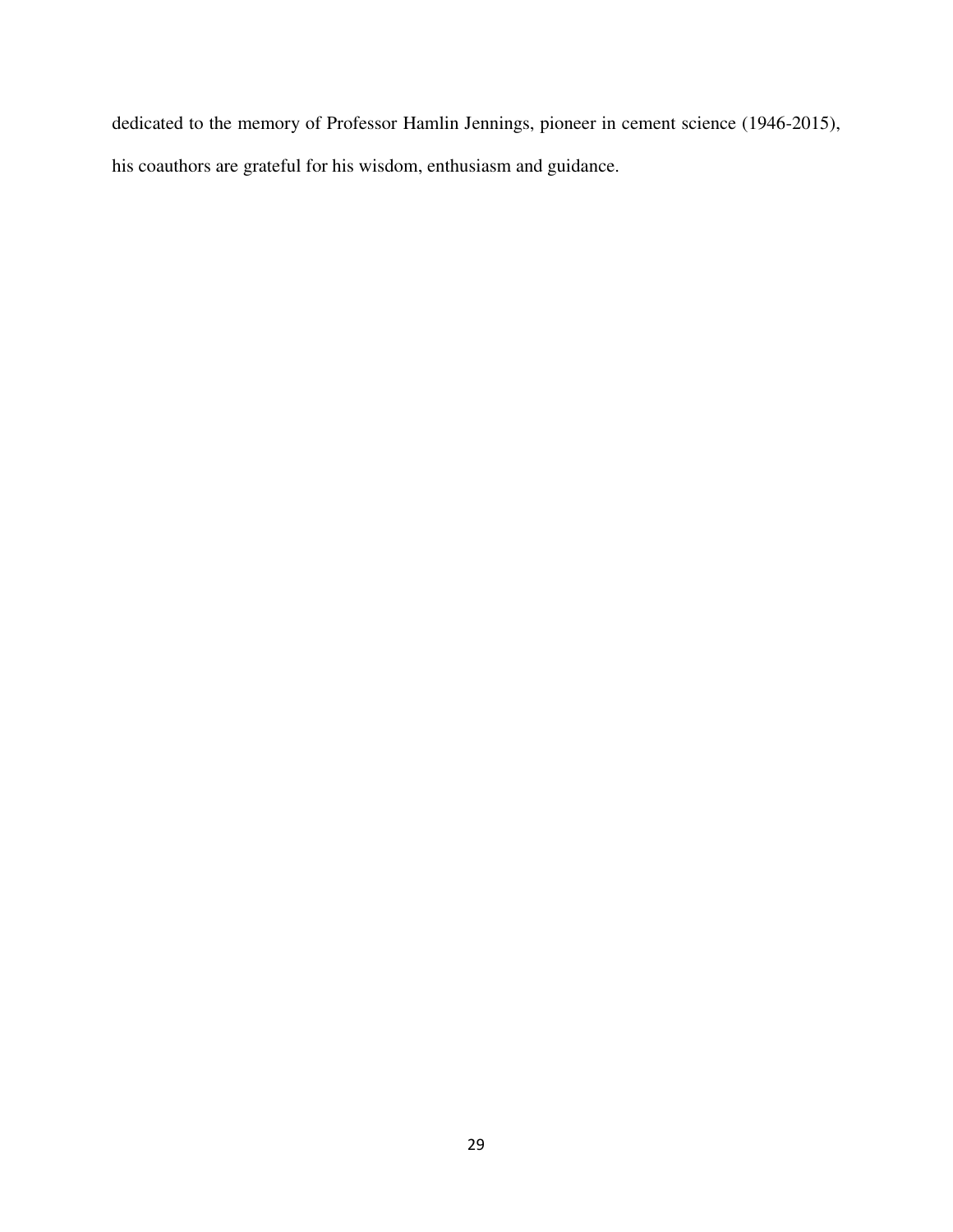# **References**

- [1] International Energy Agency, Key world energy statistics, Statistics (Ber). (2016) 80.
- [2] J.M.O. Scurlock, D.O. Hall, The contribution of biomass to global energy use (1987), Biomass. 21 (1990) 75–81.
- [3] International Energy Agency, World Energy Outlook 2010, 2010.
- [4] U.S. Energy Information Administration, Annual Energy Outlook 2015, Off. Integr. Int. Energy Anal. 1 (2015) 1–244.
- [5] E. Hughes, Biomass cofiring: Economics, policy and opportunities, Biomass and Bioenergy. 19 (2000) 457–465.
- [6] IRENA, Renewable Power Generation Costs in 2014, (2015) 92. http://www.irena.org/DocumentDownloads/Publications/IRENA\_RE\_Power\_Costs\_2014 \_report.pdf.
- [7] S. V. Vassilev, D. Baxter, L.K. Andersen, C.G. Vassileva, An overview of the chemical composition of biomass, Fuel. 89 (2010) 913–933.
- [8] S. V. Vassilev, D. Baxter, C.G. Vassileva, An overview of the behaviour of biomass during combustion: Part II. Ash fusion and ash formation mechanisms of biomass types, Fuel. 117 (2014) 152–183.
- [9] S. Detphan, P. Chindaprasirt, Prepration of fly ash and rice husk ash geopolymer, Int. J. Miner. Metall. Mater. 16 (2009) 720–726.
- [10] S.A. Bernal, E.D. Rodríguez, R.M. de Gutiérrez, J. L. Provis, S. Delvasto, Activation of metakaolin/slag blends using alkaline solutions based on chemically modified silica fume and rice husk ash, Waste and Biomass Valorization. 3 (2012) 99–108.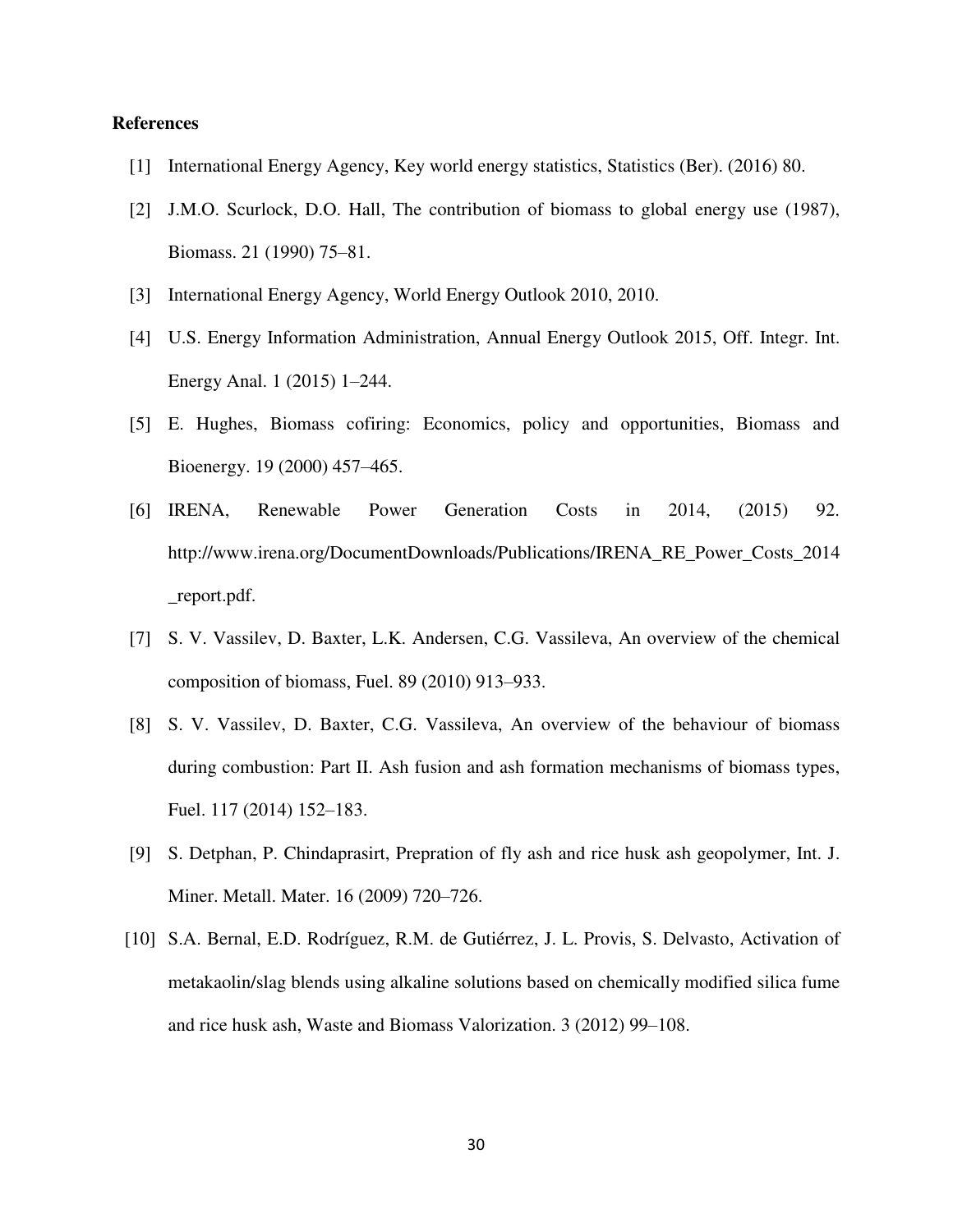- [11] V. N. Castaldelli, J. L. Akasaki, J. L. P Melges, M. M. Tashima, L. Soriano, M. V. Borrachero, J. Monzó, J. Payá. Use of slag/sugar cane bagasse ash (SCBA) blends in the production of alkali-activated materials, Mater. 6 (2013) 3108–3127.
- [12] M.S. Imbabi, C. Carrigan, S. McKenna, Trends and developments in green cement and concrete technology, Int. J. Sustain. Built Environ. 1 (2012) 194–216.
- [13] J. Davidovits, Geopolymers, J. Therm. Anal. 37 (1991) 1633–1656.
- [14] C. Shi, R. L. Day, Acceleration of the reactivity of fly ash by chemical activation, Cem. Concr. Res. 25 (1995) 15-21.
- [15] A. Palomo, M.T. Blanco-Varela, M.L. Granizo, F. Puertas, T. Vazquez, M.W. Grutzeck, Chemical stability of cementitious materials based on metakaolin, Cem. Concr. Res. 29 (1999) 997–1004.
- [16] P. Duxson, A. Fernández-Jiménez, J.L. Provis, G.C. Lukey, A. Palomo, J.S.J. van Deventer, Geopolymer technology: the current state of the art, J. Mater. Sci. 42 (2007) 2917–2933.
- [17] G. Habert, J.B. D'Espinose De Lacaillerie, N. Roussel, An environmental evaluation of geopolymer based concrete production: Reviewing current research trends, J. Clean. Prod. 19 (2011) 1229–1238.
- [18] E. Worrell, L. Price, N. Martin, C. Hendriks, L.O. Meida, Carbon dioxide emissions from the global cement industry, Annu. Rev. Energy Environ. 26 (2001) 303–329.
- [19] L. Barcelo, J. Kline, G. Walenta, E. Gartner, Cement and carbon emissions, Mater. Struct. 47 (2014) 1055–1065.
- [20] R. Rajamma, J.A. Labrincha, V.M. Ferreira, Alkali activation of biomass fly ashmetakaolin blends, Fuel. 98 (2012) 265–271.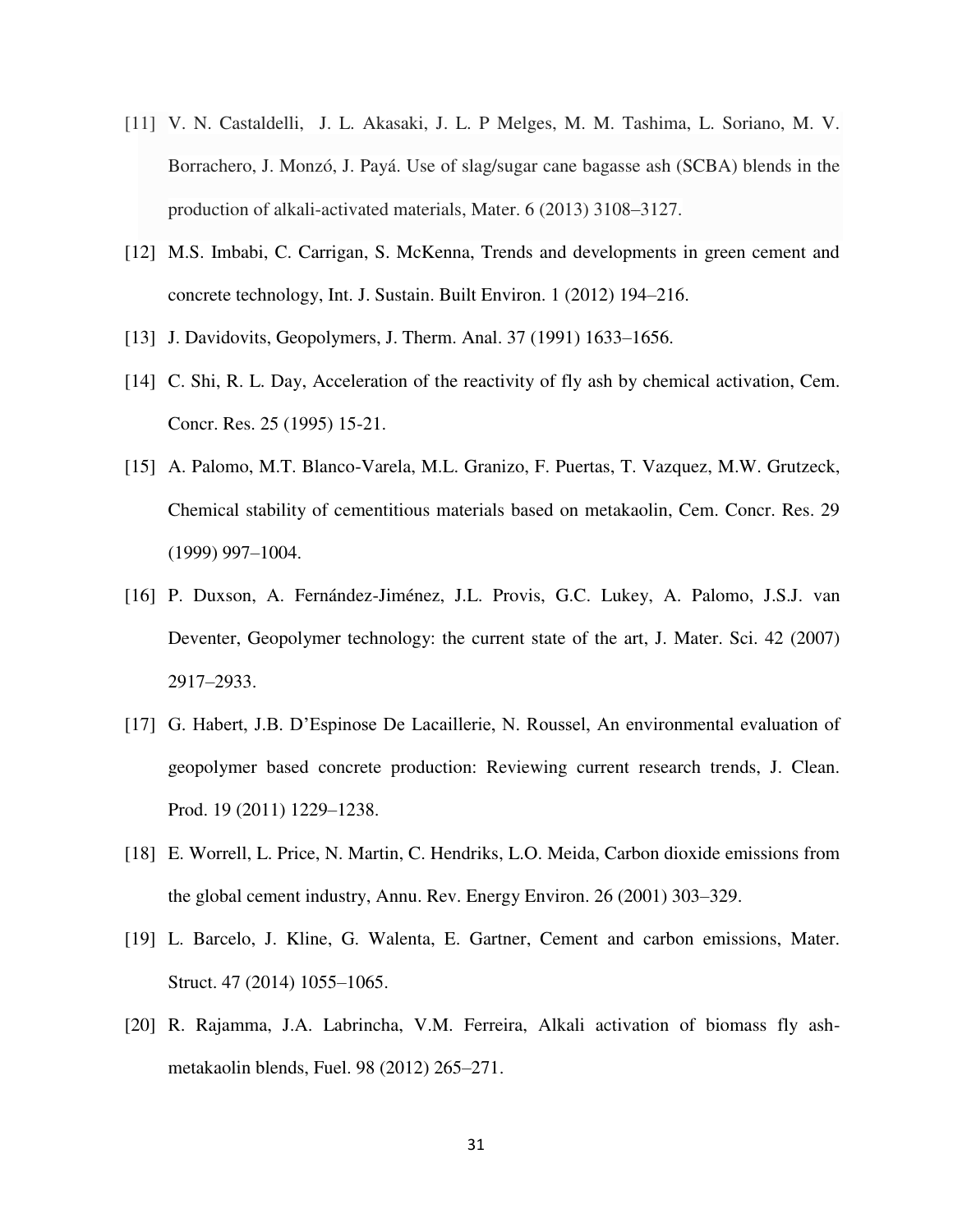- [21] C.R. Shearer, J.L. Provis, S.A. Bernal, K.E. Kurtis, Alkali-activation potential of biomass-coal co-fired fly ash, Cem. Concr. Compos. 73 (2016) 62–74.
- [22] N.N.N. Yeboah, C.R. Shearer, S.E. Burns, K.E. Kurtis, Characterization of biomass and high carbon content coal ash for productive reuse applications, Fuel. 116 (2014) 438– 447.
- [23] <http://www.fao.org/faostat/en/#data/QC>(Retrieved on Dec 26, 2016)
- [24] K. Umamaheswaran, V.S. Batra, Physico-chemical characterisation of Indian biomass ashes, Fuel. 87 (2008) 628–638.
- [25] S. V. Vassilev, D. Baxter, C.G. Vassileva, An overview of the behaviour of biomass during combustion: Part I. Phase-mineral transformations of organic and inorganic matter, Fuel. 112 (2013) 391–449.
- [26] L.L. Baxter, T.R. Miles, T.R. Miles Jr, B.M. Jenkins, T. Milne, D. Dayton, R.W. Bryers, L.L. Oden, The behavior of inorganic material in biomass-fired power boilers: field and laboratory experiences, Fuel Process. Technol. 54 (1998) 32.
- [27] A. Hajimohammadi, J.S.J. van Deventer, Dissolution behaviour of source materials for synthesis of geopolymer binders: A kinetic approach, Int. J. Miner. Process. 153 (2016) 80–86.
- [28] S. Chandrasekhar, P.N. Pramada, J. Majeed, Effect of calcination temperature and heating rate on the optical properties and reactivity of rice husk ash, J. Mater. Sci. 41 (2006) 7926–7933.
- [29] G.C. Cordeiro, R.D. Toledo Filho, E.M.R. Fairbairn, Effect of calcination temperature on the pozzolanic activity of sugar cane bagasse ash, Constr. Build. Mater. 23 (2009) 3301– 3303.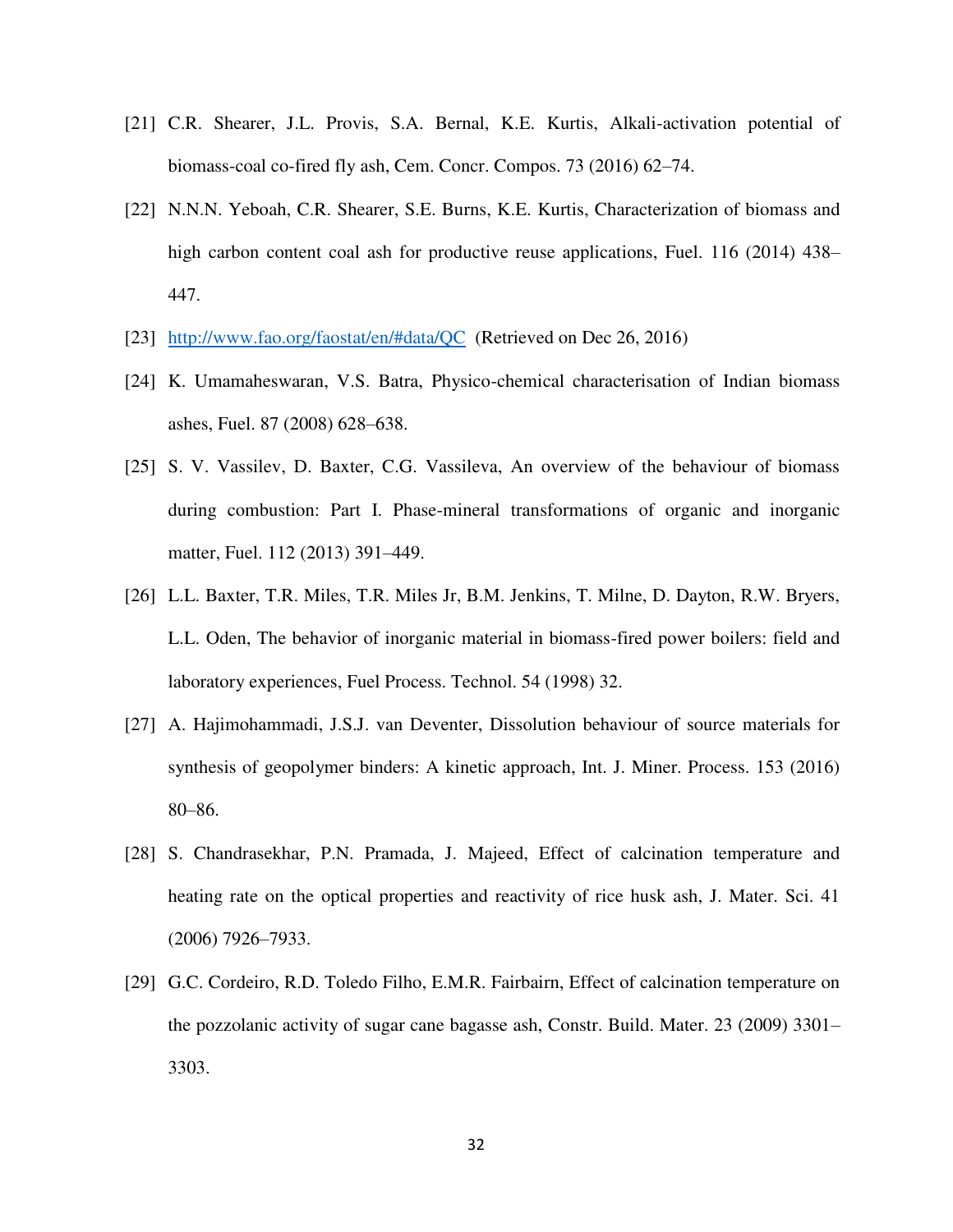- [30] J. James, M. Subba Rao, Reaction product of lime and silica from rice husk ash, Cem. Concr. Res. 16 (1986) 67–73.
- [31] G.C. Cordeiro, R.D. Toledo Filho, L.M. Tavares, E.M.R. Fairbairn, Pozzolanic activity and filler effect of sugar cane bagasse ash in Portland cement and lime mortars, Cem. Concr. Compos. 30 (2008) 410–418.
- [32] S. Kumar, and R. Kumar. Mechanical Activation of Fly Ash: Effect on Reaction, Structure and Properties of Resulting Geopolymer. Ceramics International 37 (2011) 533–41.
- [33] T. Poinot, M.E. Laracy, C. Aponte, H. Jennings, J.A. Ochsendorf, E.A. Olivetti, Beneficial Use of Boiler Ash in Alkali-Activated Bricks, Res. Cons. Recycl. In press.
- [34] http://education.afpm.org/refining/petroleum-coke/ (Retrieved on Sept 19, 2017)
- [35] H.M. Rietveld, A profile refinement method for nuclear and magnetic structures, J. Appl. Crystallogr. 2 (1969) 65–71.
- [36] J. He, J. Zhang, Y. Yu, G. Zhang, The strength and microstructure of two geopolymers derived from metakaolin and red mud-fly ash admixture: A comparative study, Constr. Build. Mater. 30 (2012) 80–91.
- [37] E.H. Oelkers, J. Schott, J.-L.L. Devidal, The effect of aluminum, pH, and chemical affinity on the rates of aluminosilicate dissolution reactions, Geochim. Cosmochim. Acta. 58 (1994) 2011–2024.
- [38] X. Cong, R.J. Kirkpatrick, 29Si MAS NMR study of the structure of calcium silicate hydrate, Adv. Cem. Based Mater. 3 (1996) 144–156.
- [39] B. Lothenbach, K. Scrivener, R.D.D. Hooton, Supplementary cementitious materials, Cem. Concr. Res. 41 (2011) 1244–1256.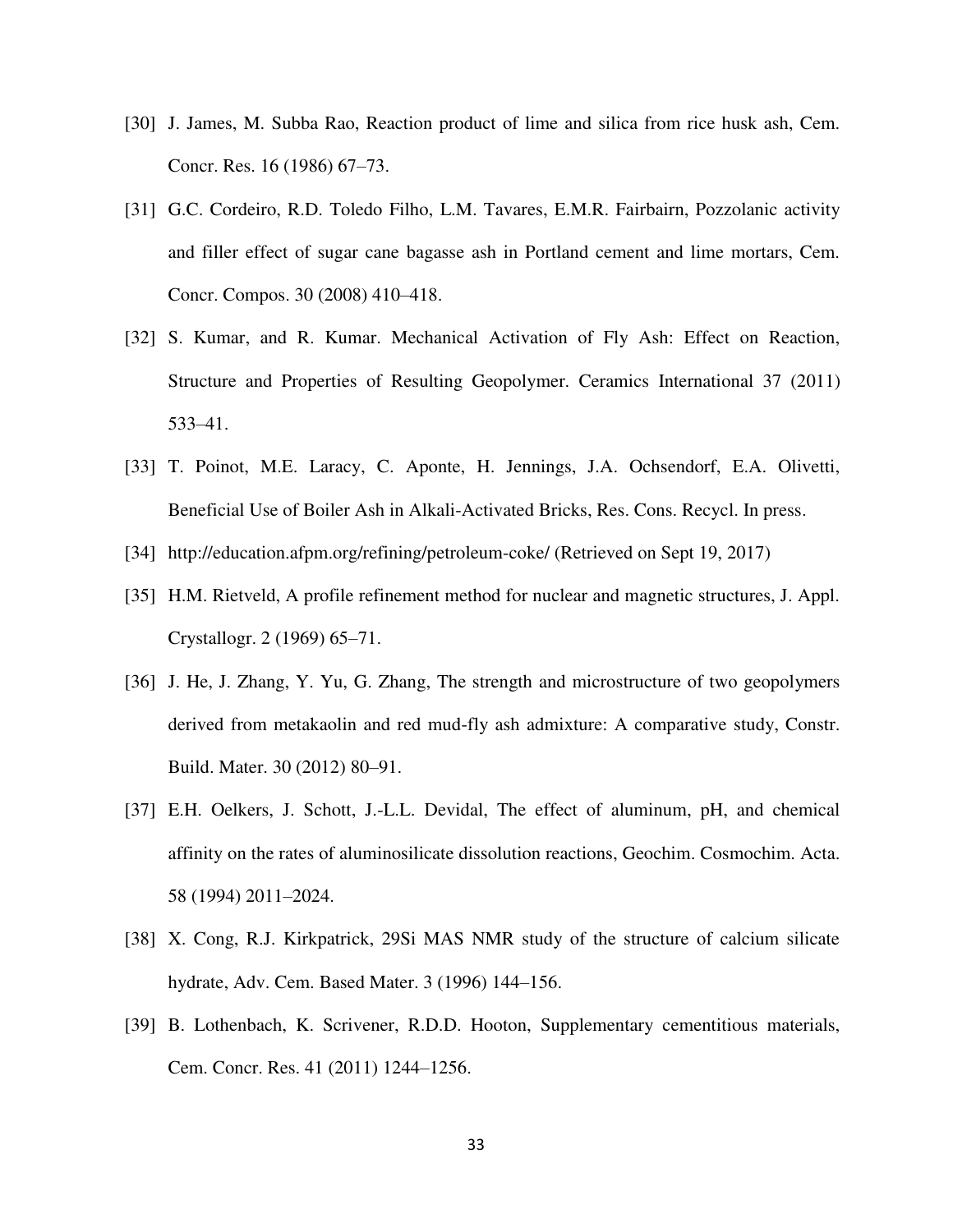- [40] S.D. Wang, K.L. Scrivener, Hydration products of alkali activated slag cement, Cem. Concr. Res. 25 (1995) 561–571.
- [41] A. Brough, A. Atkinson, Sodium silicate-based, alkali-activated slag mortars: Part I. Strength, hydration and microstructure, Cem. Concr. Res. 32 (2002) 865–879.
- [42] D. Ravikumar, S. Peethamparan, N. Neithalath, Structure and strength of NaOH activated concretes containing fly ash or GGBFS as the sole binder, Cem. Concr. Compos. 32 (2010) 399-410.
- [43] I. Ismail, S.A. Bernal, J.L. Provis, R. San Nicolas, S. Hamdan, J.S.J.J. van Deventer, Modification of phase evolution in alkali-activated blast furnace slag by the incorporation of fly ash, Cem. Concr. Compos. 45 (2014) 125–135.
- [44] H.F.W. Taylor, Cement Chemistry, Thomas Telford, 2<sup>nd</sup> Edition, (1997).
- [45] W.A. Hunnicutt, Characterization of calcium-silicate-hydrate and calcium-aluminosilicate-hydrate, MS Thesis, University of Illinois at Urbana-Champaign, 2013.
- [46] R.J. Myers, E. L'Hopital, J.L. Provis, B. Lothenbach, Composition-solubility-structure relationships in calcium (alkali) aluminosilicate hydrate (C-(N,K-)A-S-H), Dalt. Trans. 44 (2015) 13530–13544.
- [47] M. Daugaard Andersen, H.J. Jakobsen, Jø. Skibsted, Incorporation of aluminum in the calcium silicate hydrate (C-S-H) of hydrated Portland cements: A high-field 27Al and 29Si MAS NMR investigation, Inorg. Chem. 42 (2003) 2280–2287.
- [48] I. Garcia-Lodeiro, A. Palomo, A. Fernández-Jiménez, D.E. Macphee, Compatibility studies between N-A-S-H and C-A-S-H gels. Study in the ternary diagram  $Na<sub>2</sub>O–CaO–$ Al2O3–SiO2–H2O, Cem. Concr. Res. 41 (2011) 923–931.
- [49] M.C. Garci Juenger, H.M. Jennings, The use of nitrogen adsorption to assess the